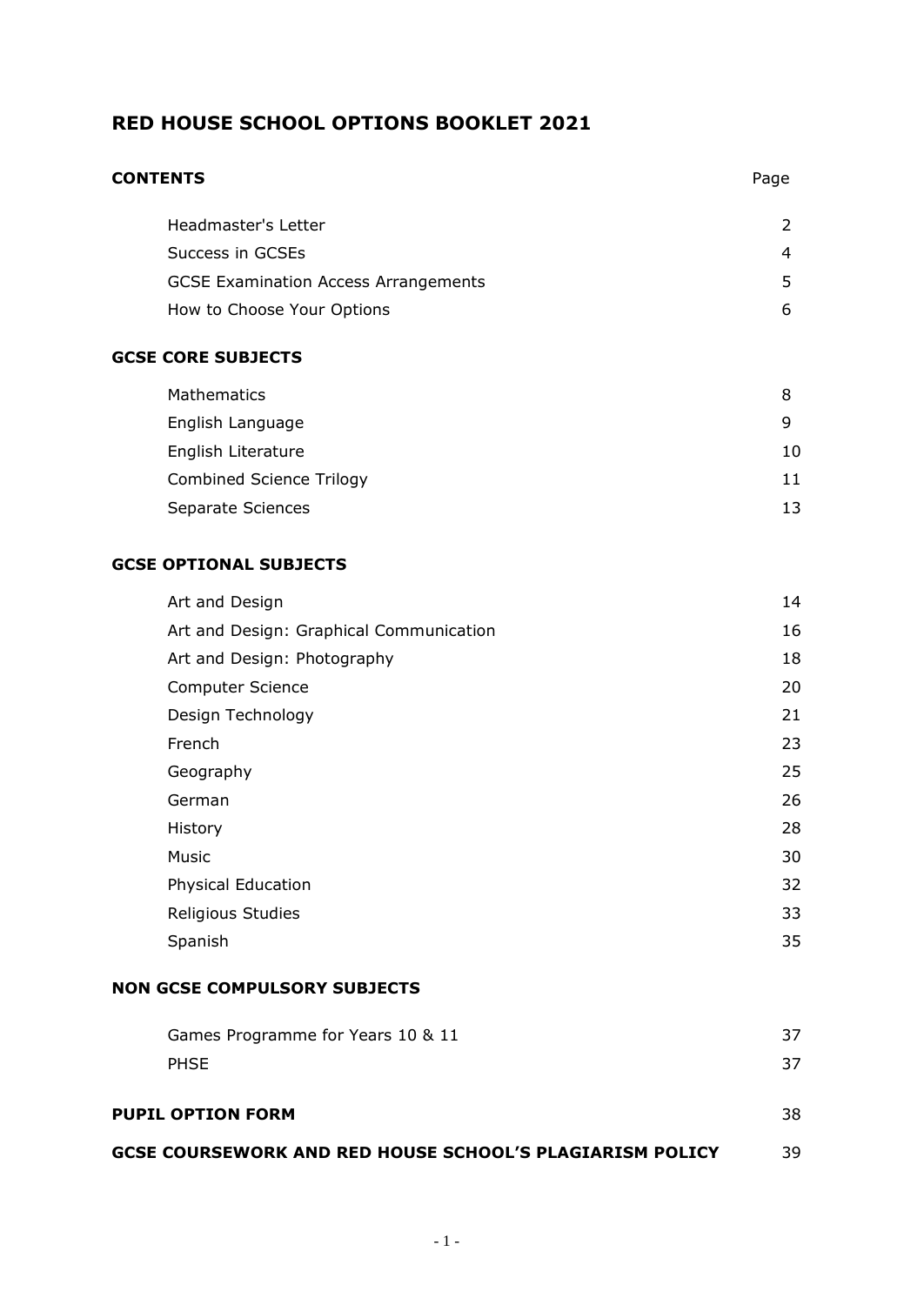# **FROM THE HEADMASTER**

Dear Parents and Pupils

I hope this booklet will give you a greater insight into the subjects we offer at GCSE and an overview of other aspects of life in Years 10 and 11.

Usually, pupils at Red House take either nine or ten subjects at GCSE. GCSEs are demanding and pupils need to be motivated and hardworking from the very beginning of their courses. Some subjects - English, Maths and the Sciences - have already begun their courses in Year 9 which is a reflection of the demands of the courses the children will be following. Although it is possible to take more than ten GCSEs, it should be remembered that this is not required for either further/higher education or the world of work. It is the quality of the grades achieved which is important rather than the number of passes.

We expect all pupils to maintain a broad and balanced curriculum at GCSE. Currently, pupils study a core of English Language, English Literature and Mathematics. In addition, all pupils are entered for either the three separate Sciences or dual award Science. Either option provides the necessary knowledge and understanding to study science at Sixth Form level. However, the transition to A level is easier for those who have undertaken the separate Sciences. Pupils are also encouraged to study a humanity subject from History, Geography and Religious Studies. Pupils may wish to study more than one humanity but we would encourage pupils not to undertake all three so that breadth and balance is maintained within their choices. We also strongly encourage pupils to choose a language at GCSE, which has, in the past, been a pre-requisite for some Russell Group universities.

In some instances, during the two year course, it becomes apparent that studying ten subjects is too demanding. In this case we will discuss with the pupil and their parents whether it would be best to discontinue a subject. We do not encourage this and you can be assured that we will never require it. It is only done after consultation and with mutual agreement.

In addition to their GCSE subjects, all pupils follow a course in PHSE, which includes elements of careers, sex & relationship education and citizenship. Sport remains an important part of a Red House education and in Year 11 the Education for Leisure programme allows pupils to try a wide variety of different sporting activities.

Academic work is at the heart of school life. However, for the well-being of the pupils, it is essential for them to maintain and develop a wide range of interests outside the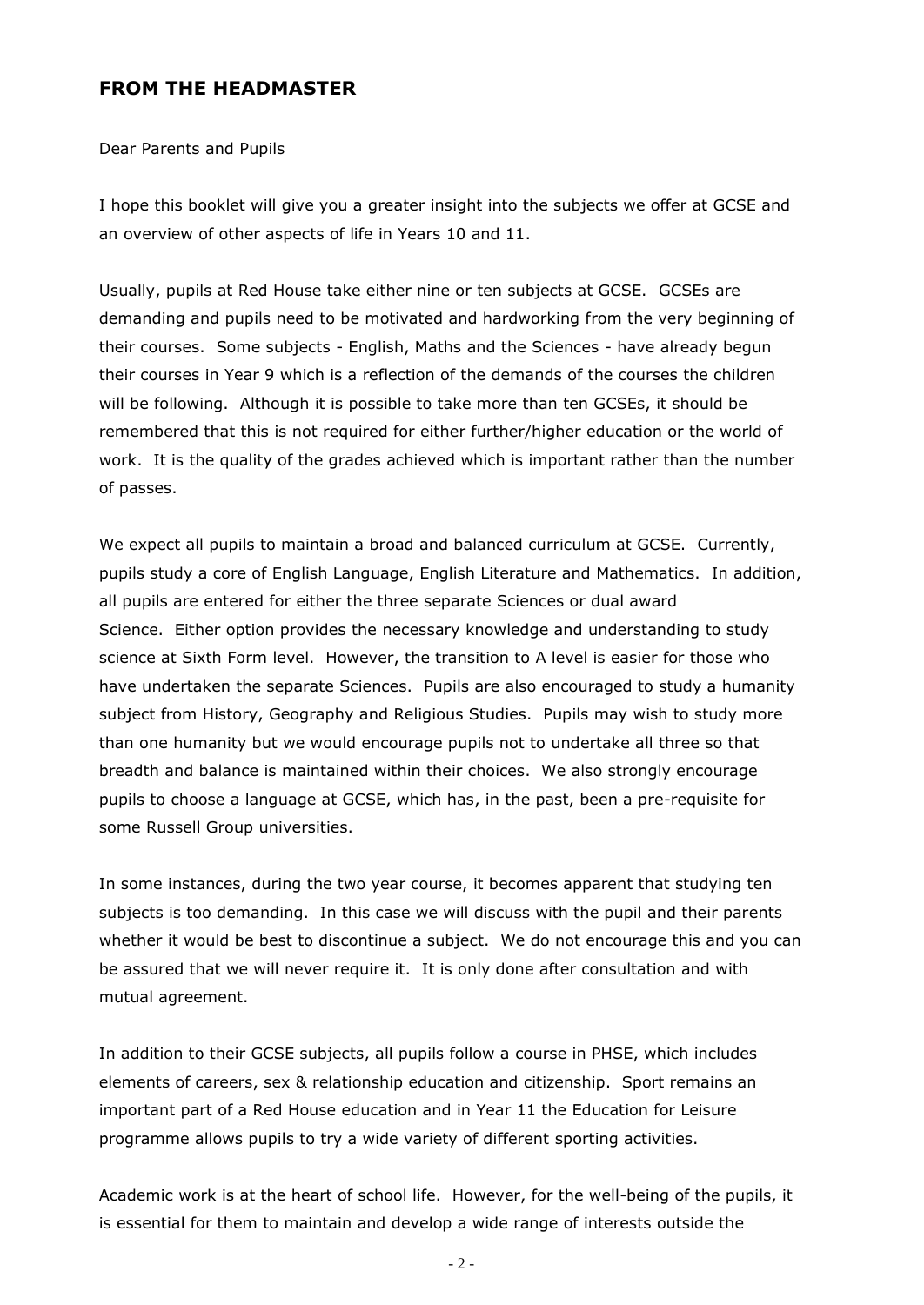classroom either through the school's co-curricular programme or within the wider community. The Duke of Edinburgh's Award Scheme is one important part of this wider curriculum and I strongly encourage pupils to get involved in this highly regarded programme.

Red House prides itself on a remarkable record of achievement in public examinations over many years. This achievement has been down to the hard work of pupils and the support of parents and teachers. The School is very much here to support the pupils in their endeavours and with inspiration, aspiration and perspiration, the children will see success. I look forward to working with you, my colleagues and the children to see fine young adults emerge at the end of Year 11.

**Ken James Headmaster**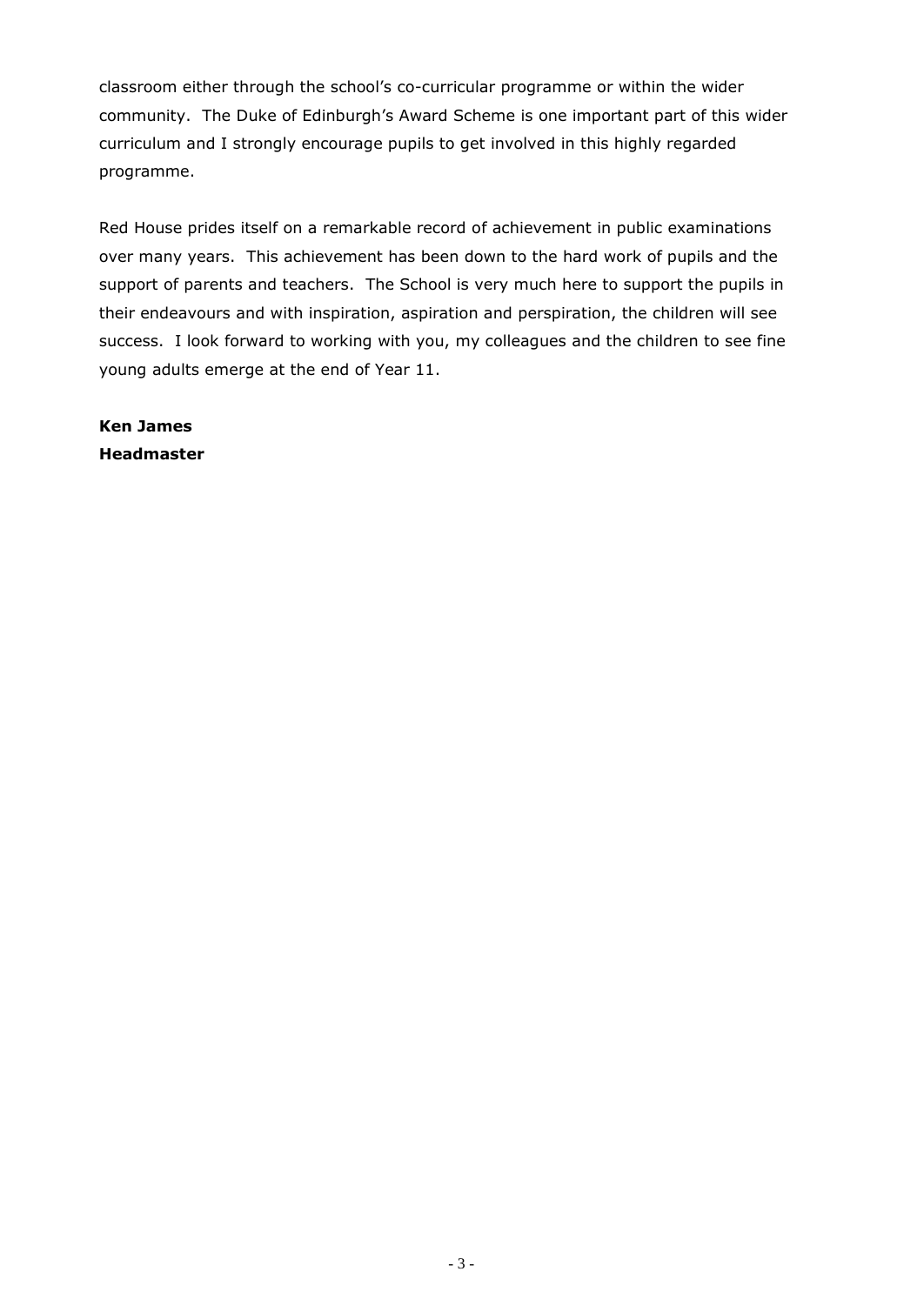## **SUCCESS AT GCSEs**

Success at GCSE level is the result of teamwork involving parents, pupils and the teaching staff. Pupils must ensure they always work to the best of their ability in lessons and also when completing work outside of lessons. The completion of independent study, in addition to the completion of homework, is expected at Key Stage 4. Pupils should allow for 1-2 hours per day on such work. Excellent attendance is also an essential ingredient to success; absences from school can have a significant impact on a pupil's understanding of GCSE topics.

#### RETRIEVAL PRACTICE

The cognitive load at GCSE, following the introduction of the new GCSE specifications, is immense. Pupils adopting effective revision strategies will achieve the highest outcomes. It is essential therefore that pupils reinforce learning and regularly review topics in order to aid recall. They should aim to space out their revision, interleave topics and aim to use both text and visuals to produce effective revision notes (dual coding).

#### SUPPORT FOR PUPILS

Pupils will continue to be given support in developing effective study skills. In addition to advice they receive in their lessons there are, of course, online revision sites. One such site which is well known and may be of interest is provided by the BBC. The address is www.bbc.co.uk/schools/gcsebitesize and it covers a good range of subjects which can be individually selected. Pupils also have a log in for GCSE Pod which provides Podcasts and GCSE questions for all GCSE courses. They also have access to the Everlearner platform which contains content and assessments that can be used for independent study. Many subjects recommend Seneca and Quizlet as an aid to learning too. All pupils have access to VLE Maths to consolidate and further their understanding of the curriculum.

Throughout their time in Key Stage 4 pupils will receive a study skills booklet with other helpful resources to assist with examination preparation. If you require any further information on how best to support your child during their GCSE courses, please do not hesitate to get in touch.

Lara Roberts Assistant Head (Academic)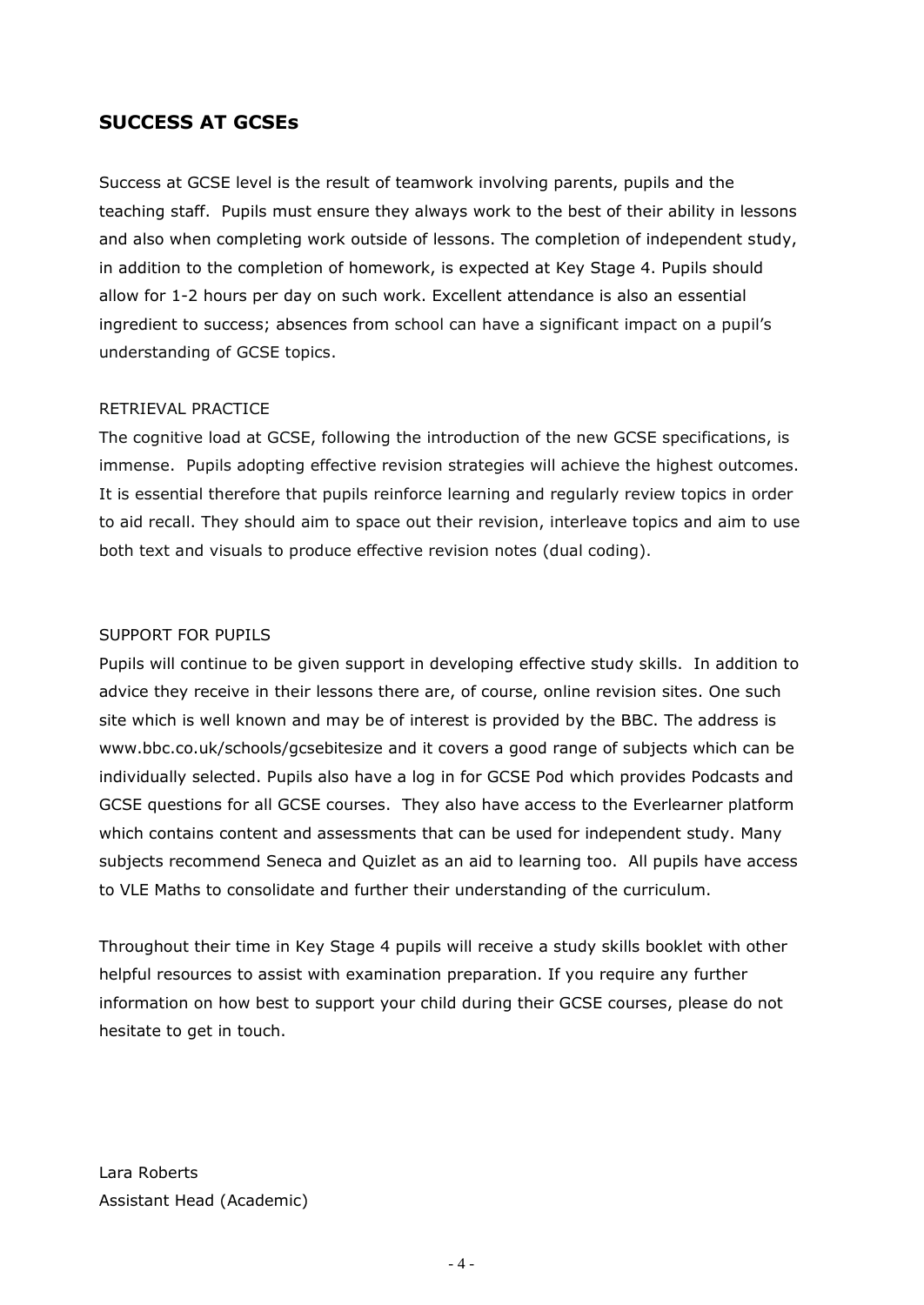# **GCSE EXAMINATION ACCESS ARRANGEMENTS**

Pupils may be granted access arrangements at GCSE. Examples of access arrangements are:

- · Extra time (usually 25%)
- · Use of a laptop
- · A reader

Pupils who have access arrangements will have been identified as having a particular difficulty under timed conditions for example:

- · Difficulty with reading accuracy and/or slow speed of reading
- · Difficulties with handwriting speed/legibility
- · Slow speed of processing
- · Difficulties with working memory

Subject staff are careful to ensure that pupils not finishing assessments or examinations are referred to Mrs Auty (the SENCo). Red House School also screens pupils in Year 7 and Year 9 specifically looking to identify pupils who may need access arrangements. Criteria published by the examination boards determine whether pupils may be eligible for access arrangements. Specific testing is necessary to establish whether the level of need is appropriate to trigger these. If an application is made to request any particular arrangement, this must be made to the examination boards and be approved by them. They stress that arrangements should be the pupil's normal way of working and the emphasis, therefore, is on early identification of need and appropriate provision. The examination boards also expect schools to keep appropriate evidence on file for inspection purposes.

If a pupil feels that he/she is struggling to complete assessments in timed conditions this should be discussed with their subject teacher and Mrs Auty.

If parents wish to discuss any concerns during KS4 it is important to raise these as soon as possible.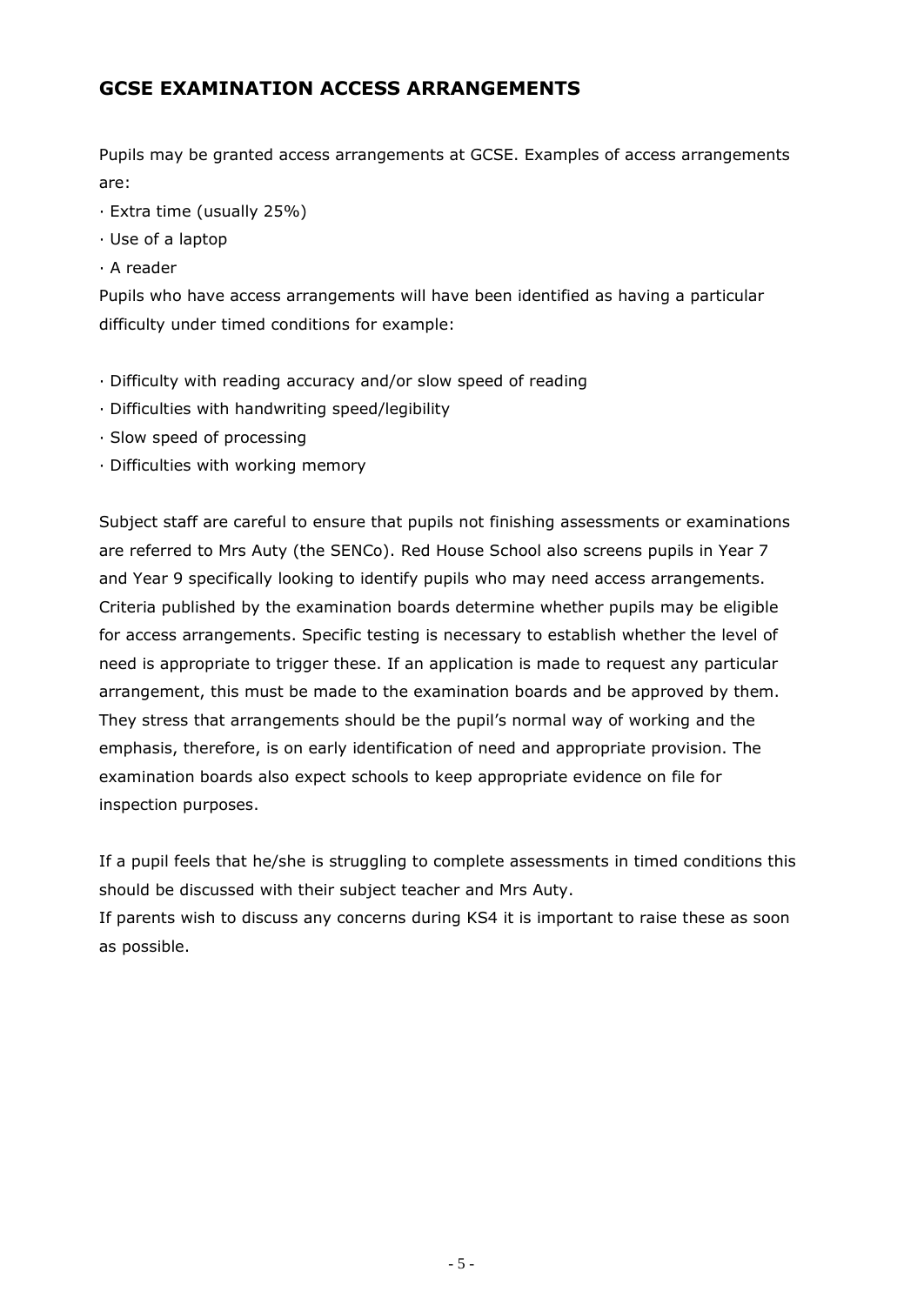# **HOW TO CHOOSE YOUR OPTIONS**

The decisions to be made are not major ones.

The option system ensures that all pupils follow a broad and balanced curriculum and thus the decisions to be made are not of major significance for life or for careers.

Once the compulsory subjects have been included there are only limited option decisions to be made.

There are good reasons for choosing your options:

- 1 because you enjoy a subject
- 2 because you are good at a subject
- 3 because you feel the subject will be useful in a possible career.

However, the compulsory curriculum requires you to keep all your options open and thus career choice is not a major factor in the choice of GCSE subjects.

Furthermore, there is no reason at all why, at this early stage, you should have any idea of the career you wish to follow.

There are also wrong reasons for making your option choices:

- 1 because your friends are doing that subject
- 2 because you like the teacher.

Do not hesitate to discuss your choice of subject with your form tutor or your subject teachers. Remember that all subjects you have studied are open to you. Staff will help you to decide which subjects you are best at, but in the end the choice is yours.

You must study: English English Literature Maths Sciences – (either studied as 3 separate Sciences or as Combined Science Trilogy (2 GCSEs).

This gives 5 (possibly 6 if the 3 Sciences are taken at the end of Year 11) GCSEs.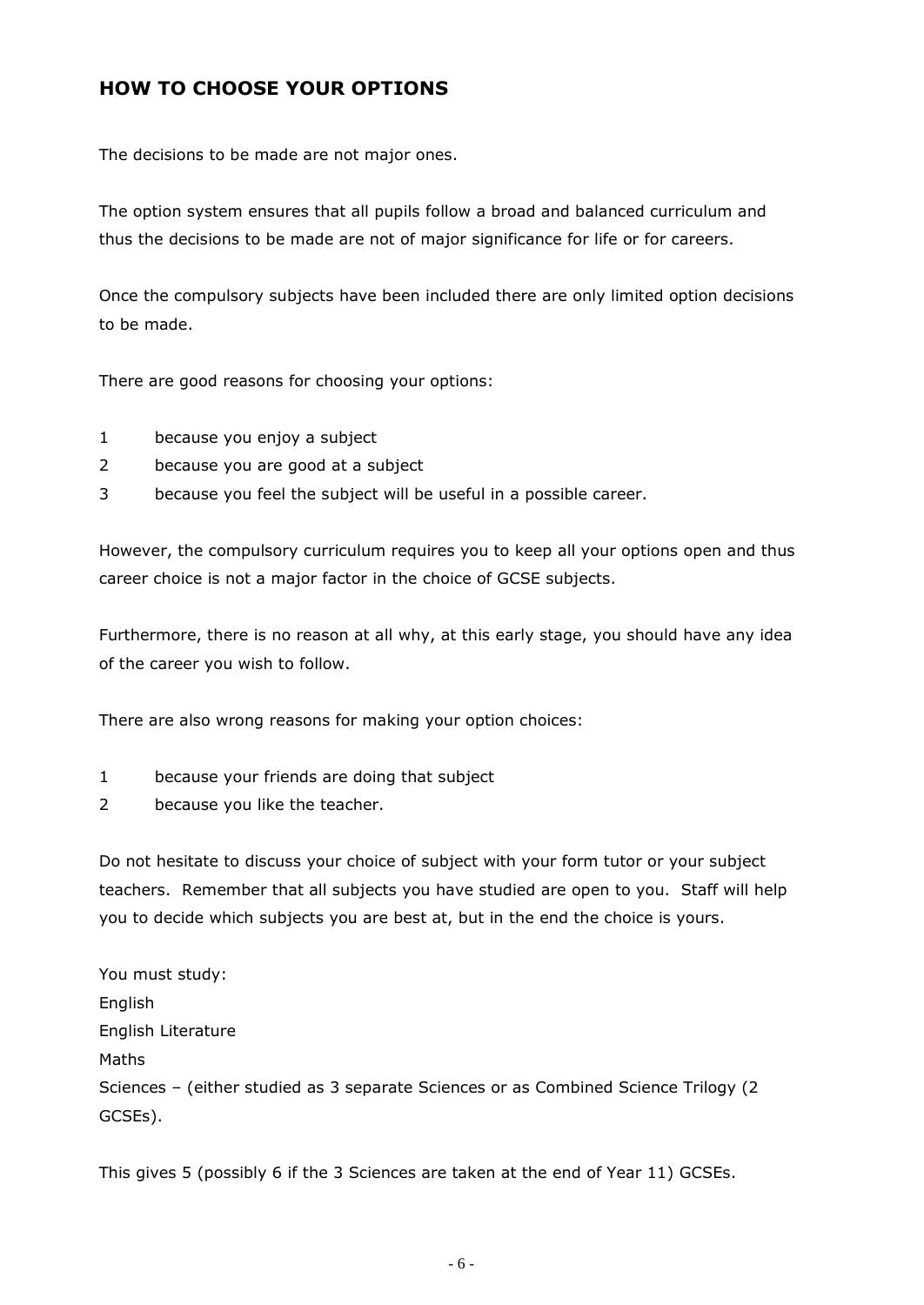You will also be studying PHSE and Education for Leisure but these are not GCSE subjects.

## **STEP ONE**

It is recommended that you select one of the humanities (History, Geography or Religious Studies) and one Modern Foreign Language (French, German or Spanish).

## **STEP TWO**

Select two further options. You should not select more than two subjects from the humanities since this will produce an unbalanced curriculum. Pupils should avoid choosing two subjects which require a significant element of coursework. These subjects include; Art, Photography or Graphical Communications or Design Technology. However, in some circumstances two of these subjects could be appropriate.

## **FINALLY**

Complete the Option Form at the back of this booklet and hand it to your Form Tutor on or before the date indicated.

## **PLEASE NOTE CAREFULLY**

We will do our very best to provide you with the subjects you have chosen. However:

- 1 Subject groups must be of a viable size to run.
- 2 Although we will try to accommodate all pupils' choices, we cannot timetable every possible combination of subjects. Sometimes one or two pupils select a particular combination of subjects and we cannot fit these onto the timetable.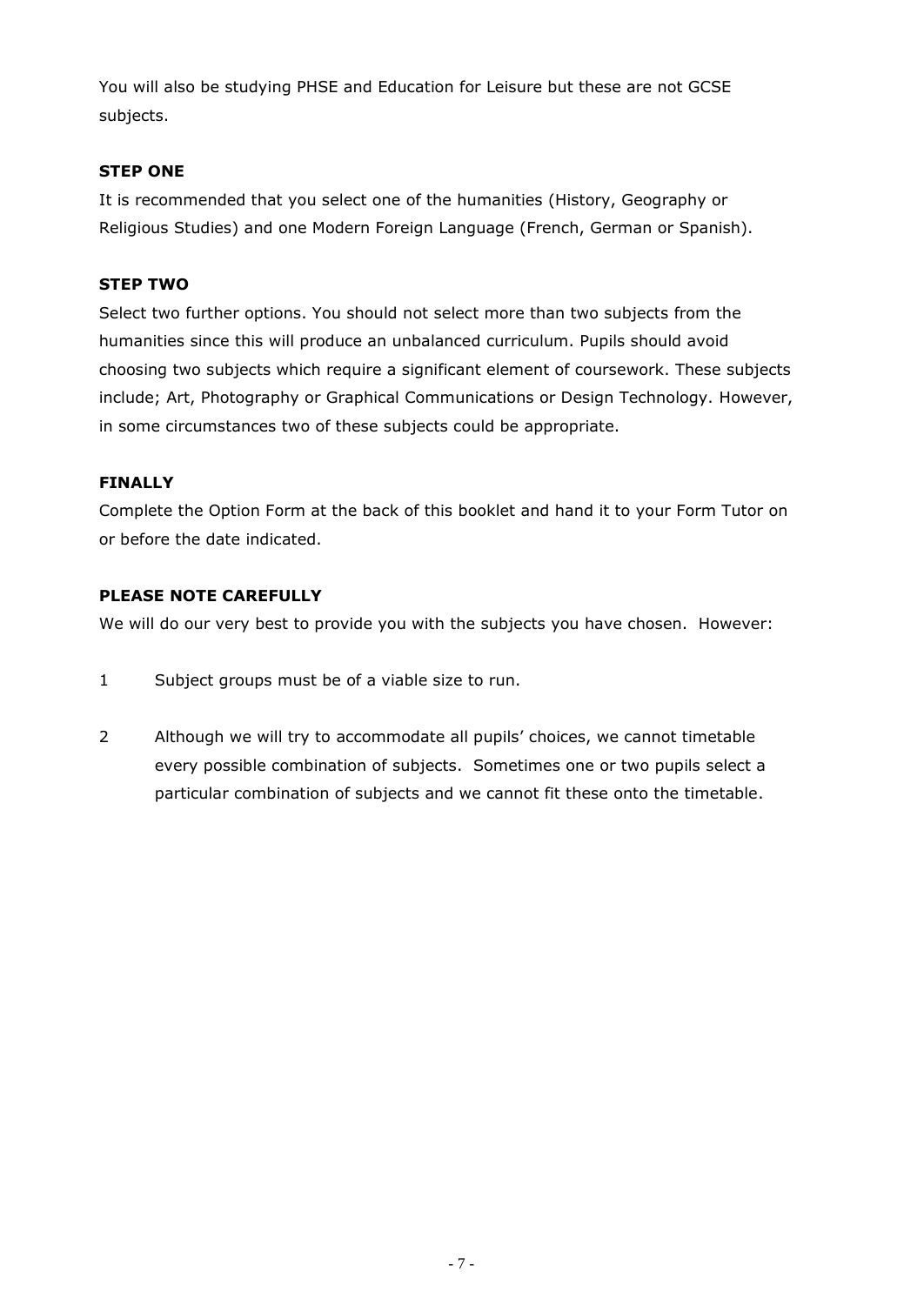Details of Assessment

Pupils in set one follow the higher tier syllabus over the three year course. Pupils in set two follow the foundation tier in Years 9 and 10. Following the Year 10 summer exams a decision is made on the most appropriate tier of entry on an individual basis. Usually a small third set in Year 11 is formed, allowing some pupils to continue to follow the foundation syllabus, whilst set 2 will study the additional topics which form the higher tier syllabus.

The Foundation Tier has been devised for candidates expected to achieve grades 1 to 5.

The Higher has been devised for candidates expected to achieve grades 5 to 9.

Pupils are assessed using 3 examination papers at the end of the course.

The weightings for assessment are:

Paper 1 non-calculator (80 marks) 1 hour 30 minutes

Paper 2 calculator (80 marks) 1 hour 30 minutes

Paper 3 calculator (80 marks) 1 hour 30 minutes

Details of content

The topics studied are grouped into the following content strands:

- 1. Number
- 2. Algebra
- 3. Ratio, proportion and rates of change
- 4. Geometry and measures
- 5. Probability
- 6. Statistics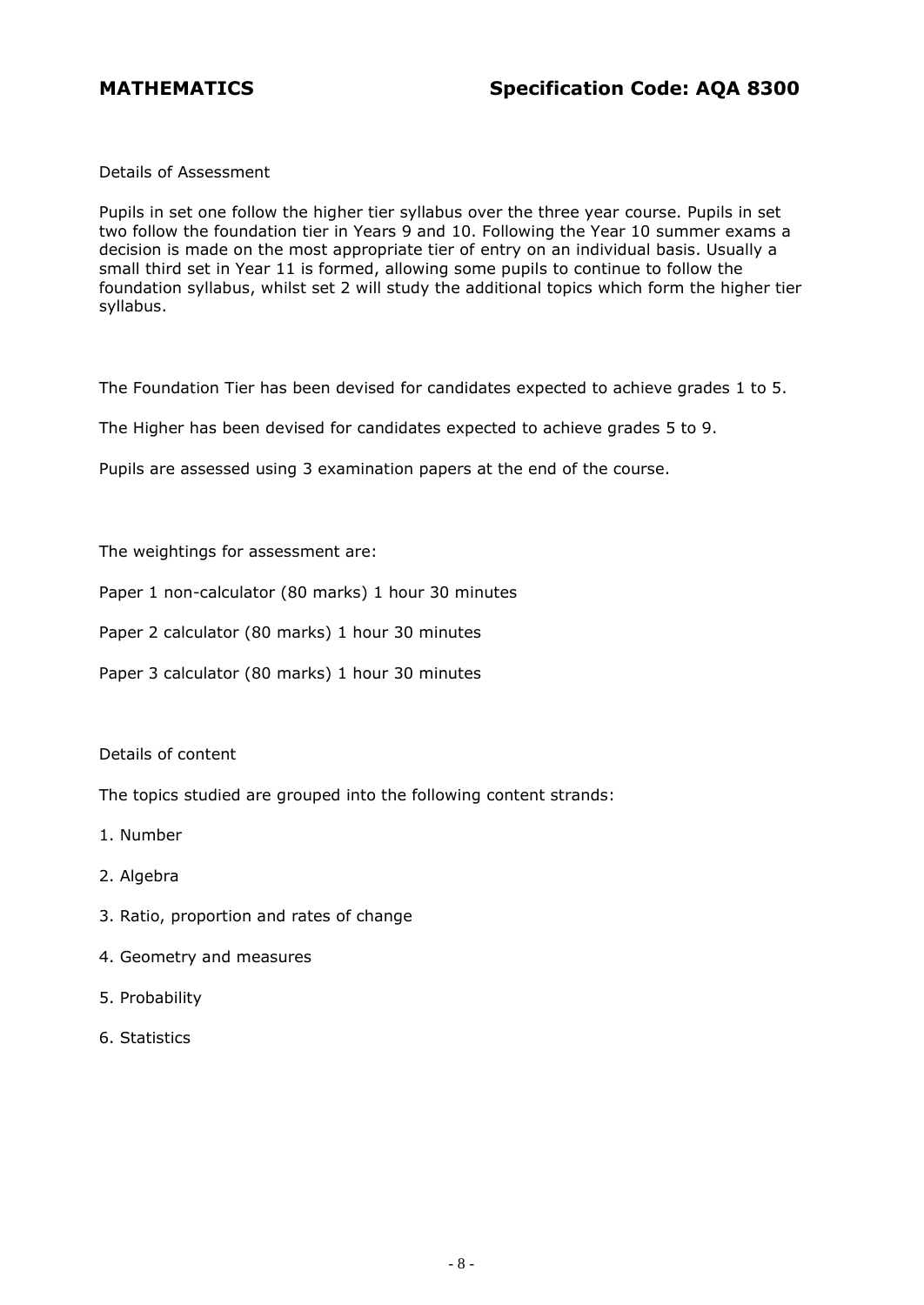English Language GCSE will encourage students to read a greater range of high quality, challenging literature and non-fiction texts from a range of genres and types from the 19th, 20th and 21st centuries.

Reading and writing will be equally weighted and the new English Language GCSE will have a greater focus on making sure that students are able to write clearly and accurately in good Standard English. There will therefore be an increased emphasis on spelling, punctuation and grammar, including the use of vocabulary.

Tiers have been removed from GCSE English Language. This means that specifications and question papers will cover the full range of abilities.

Speaking and Listening will also be assessed throughout the course. Pupils will write and present a speech on a topic of their choosing, which is recorded and submitted to the exam board. Although it no longer counts towards the final grade, pupils will be graded: pass, merit or distinction. This will be awarded in the form of a certificate at the end of the course, which can be presented to colleges or future employers.

#### **Paper One: Explorations in Creative Writing and Reading**

**Section A: Reading** – comprehension tasks on one literature fiction text – 40 marks (25%)

**Section B: Writing** – descriptive or narrative writing – 40 marks (25%)

This is a written exam: 1 hour and 45 minutes

80 marks

50% of GCSE

**Paper Two: Writers' Viewpoints and Perspectives**

**Section A: Reading** – comprehension tasks on two texts from different eras – 40 marks (25%)

**Section B: Writing** – writing to present a viewpoint – 40 marks (25%)

This is a written exam: 1 hour and 45 minutes

80 marks

50% of GCSE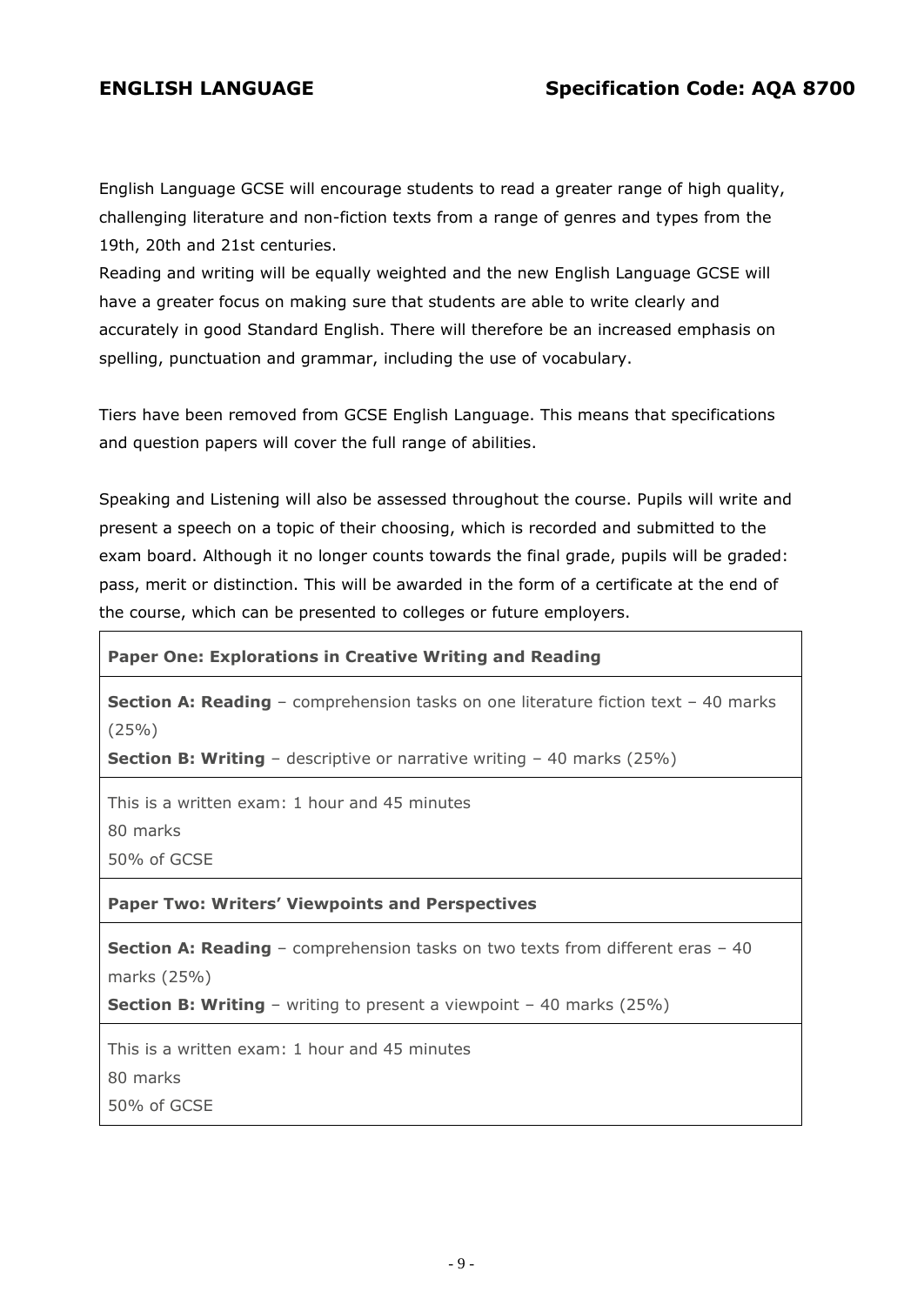English Literature GCSE will encourage students to fluently read a wide range of classic English literature with the assessment of: a 19th century novel, a Shakespeare play, a selection of poetry written since 1789, including representative Romantic poems and British fiction or drama written from 1914 onwards.

Tiers have been removed from GCSE English Literature. This means that specifications and question papers will cover the full range of abilities. There will also be an increased assessment of unseen texts. The quality of writing in the response to texts will be assessed and this reinforces the increasing emphasis on accurate, grammatically correct English.

## **Paper One: Shakespeare and the 19th century novel**

**Section A: Shakespeare** – students answer a question on a Shakespeare play. They will be required to write in detail about an extract from the play and then write about the play as a whole.

**Section B: The 19<sup>th</sup> century novel** – students answer a question on a 19<sup>th</sup> Century novel. They will be required to write in detail about an extract from the novel and then write about the novel as a whole.

This is a written exam: 1 hour and 45 minutes

64 marks

40% of GCSE

#### **Paper Two: Modern texts and poetry**

**Section A: Modern texts** – students answer one essay question from a choice of two on their modern prose or drama text.

**Section B: Poetry** – students answer one comparative question on one named poem and one other poem from their chosen anthology cluster.

**Section C: Unseen Poetry –** students answer one question on one unseen poem and one question comparing this poem with a second unseen poem.

This is a written exam: 2 hours and 15 minutes

96 marks

60% of GCSE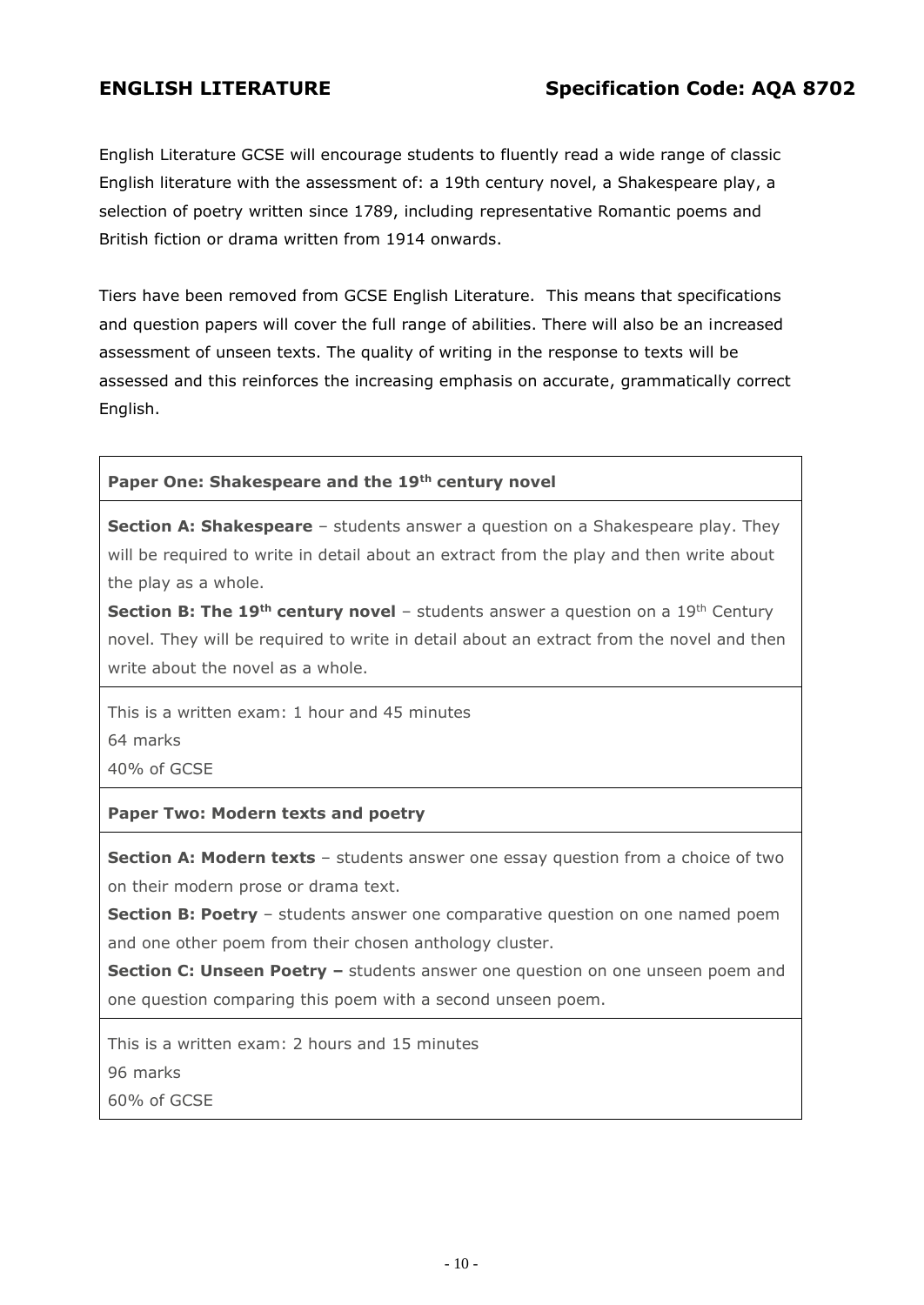# **SCIENCE - INTRODUCTION**

All pupils study Combined Science or Biology, Chemistry and Physics to GCSE. The Combined Science is a Double Award which is equivalent to two GCSEs. The subject content and practicals of the Combined Science Award also appear in the Biology, Chemistry and Physics GCSEs. This allows flexibility to move pupils between the combined and separate sciences during their studies. For some pupils following the Combined Science Trilogy course, the Foundation tier may offer a more accessible option.

**COMBINED SCIENCE TRILOGY Specification Code : AQA 8464**

| Biology                      | Chemistry                                   | Physics                  |
|------------------------------|---------------------------------------------|--------------------------|
| Cell Biology<br>Organisation | Atomic structure<br>Bonding, structure, and | <b>Forces</b><br>Waves   |
| <b>Bioenergetics</b>         | matter                                      | Magnetism and            |
| Infection and response       | Quantitative chemistry                      | electromagnetism         |
| Homeostasis and response     | Chemical changes                            | Energy                   |
| Inheritance, variation and   | Rate of chemical change                     | Electricity              |
| evolution                    | Organic chemistry                           | Particle model of matter |
| Ecology                      | Chemical analysis                           | Atomic structure         |
|                              | Chemistry of the                            |                          |
|                              | atmosphere                                  |                          |
|                              | Using resources                             |                          |

## **Summary of content:**

#### **Practical Work**

There will be 21 required practicals involving work from Biology, Chemistry and Physics and these will be integrated into the day-to-day teaching.

#### **Assessment**

There will be six examinations; two biology, two chemistry, and two physics.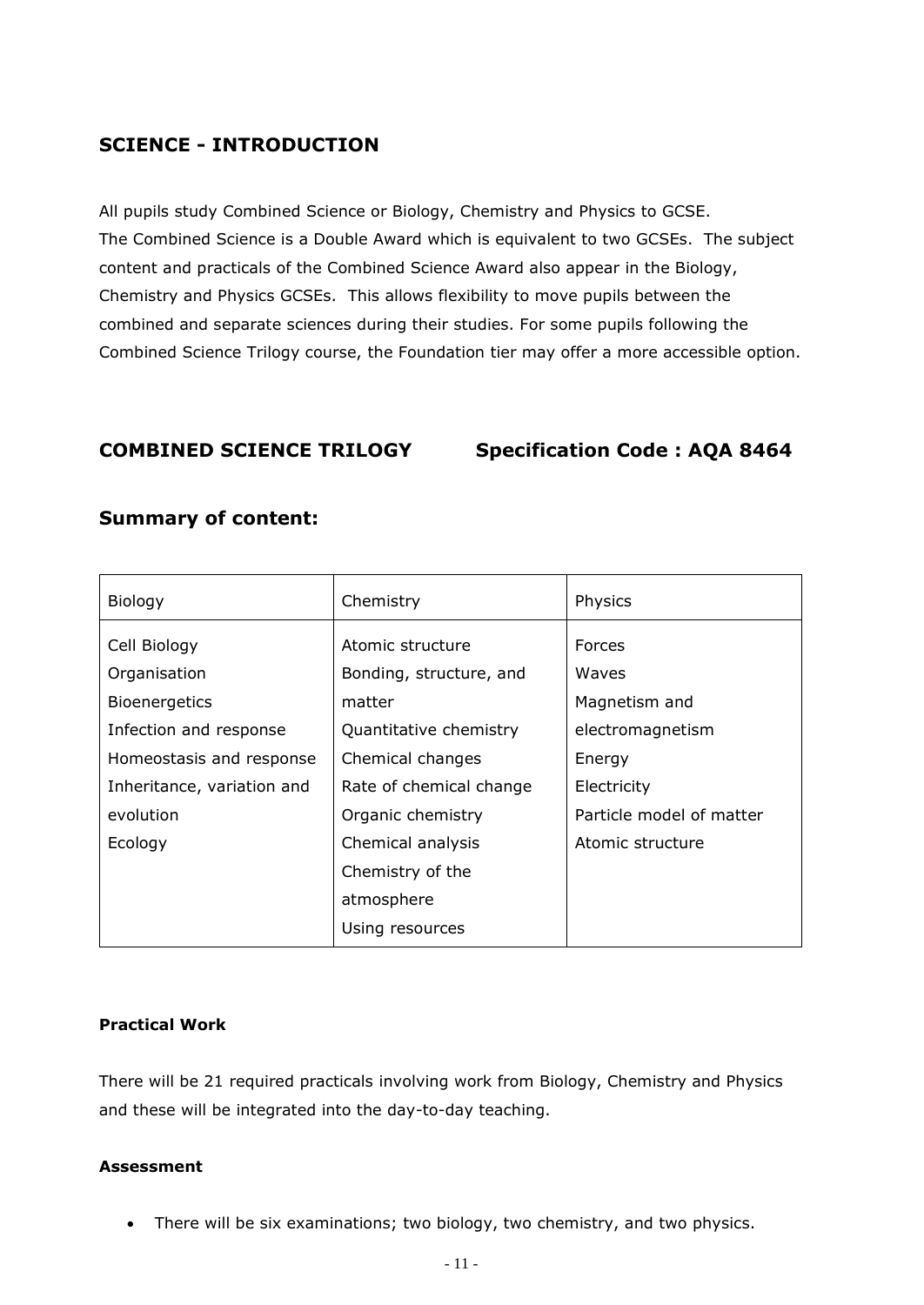- Each examination will be 1 hour and 15 minutes duration and is worth 70 marks.
- Questions will consist of multiple choice, structured, closed short answer and open response.
- Each paper will cover different subject content to help pupils prepare.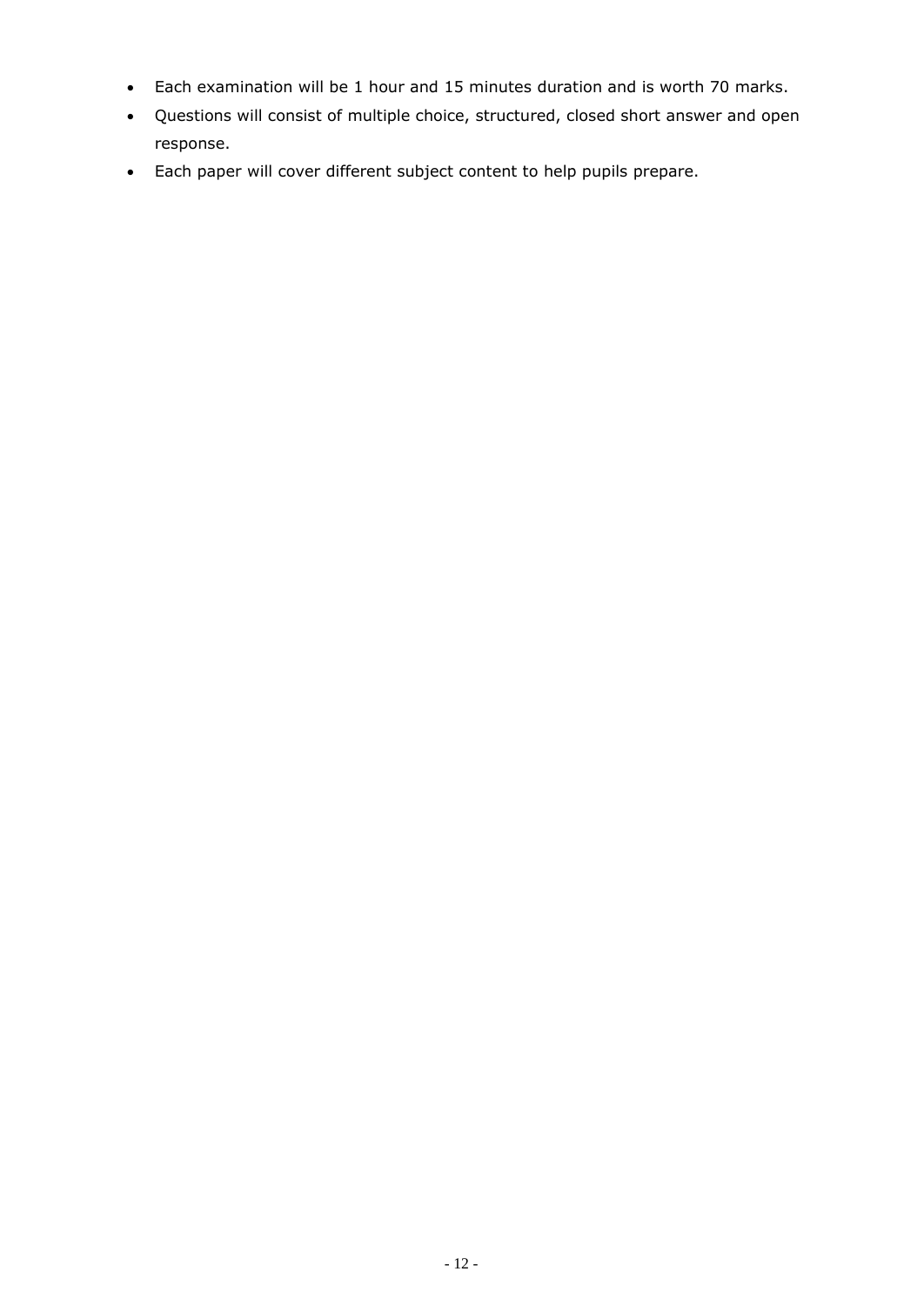#### **SEPARATE SCIENCES**

Pupils who demonstrate exceptional ability across the sciences will be invited to follow the separate science route. This will cover many of the same topics as the Combined Science as well as additional topics and will involve greater depth of study in the core topics.

| <b>BIOLOGY</b>   | <b>Specification Code AQA: 8461</b> |  |
|------------------|-------------------------------------|--|
| <b>CHEMISTRY</b> | <b>Specification Code AQA: 8462</b> |  |
| <b>PHYSICS</b>   | <b>Specification Code AQA: 8463</b> |  |

#### **Practical Work**

There will be ten required practicals in Biology, eight in Chemistry and ten in Physics. These practicals will be integrated into the day-to-day teaching.

#### **Assessment**

- There will be two examination papers of 1 hour and 45 minutes duration and worth 100 marks for each of the separate sciences.
- Questions will consist of multiple choice, structured, closed short answer and open response.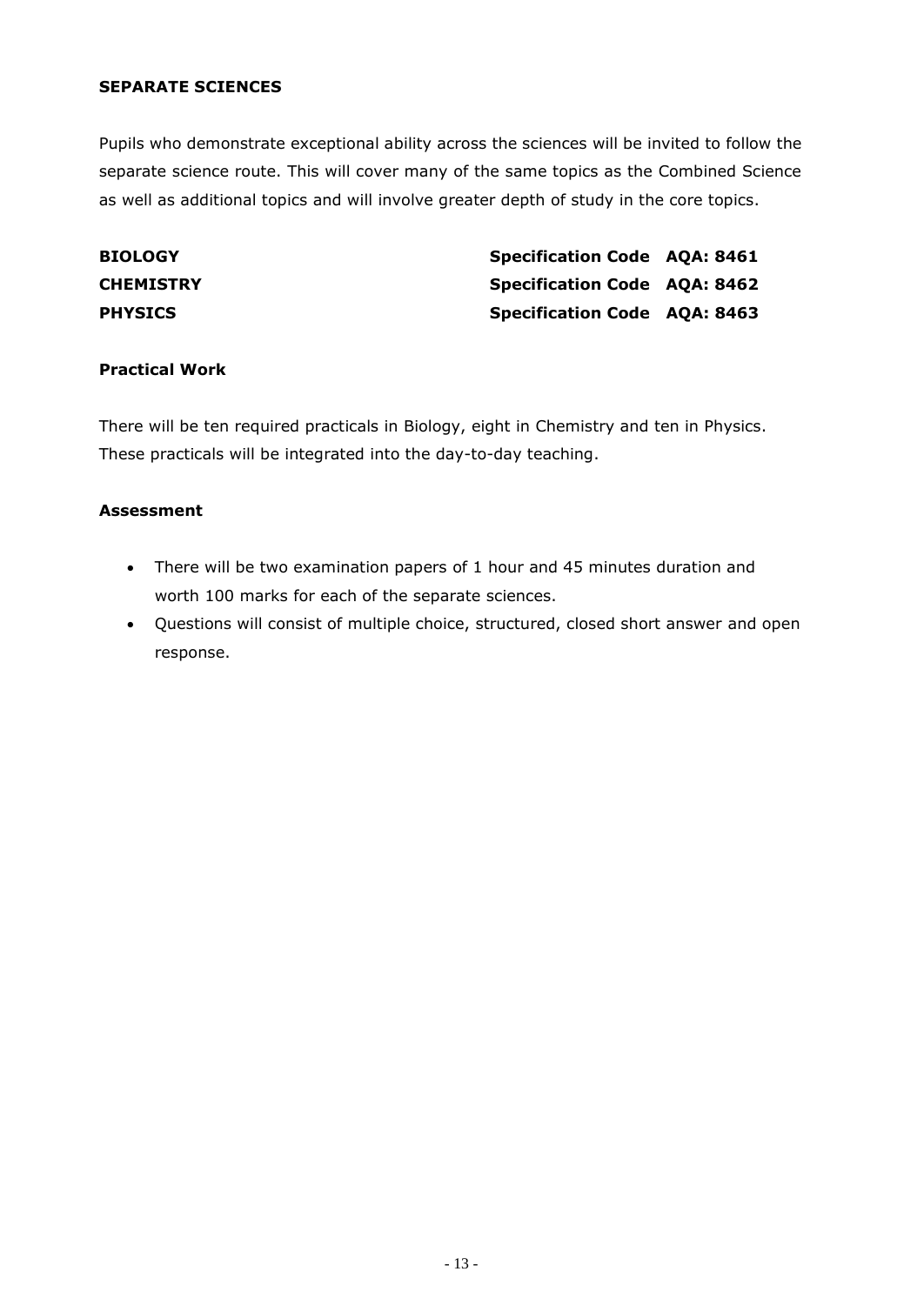### **Why Study Art?**

In GCSE Art and Design pupils are taught skills of observation; problem solving and decision-making through shared visual experiences, which enable personal visions to be externalised. Pupils are taught to be passionate about the importance of art and design as a distinctive mode of understanding, participating directly in intellectual and affective development. The course actively engages candidates to develop as effective and independent learners and as critical and reflective thinkers with enquiring minds.

There are two forms of assessment in GCSE Art : Pupils must complete both components.

| Component 1 : Portfolio                                         |                  |
|-----------------------------------------------------------------|------------------|
| Each student must select and present a portfolio representative | 60% of the total |
| of their course of study. The portfolio must cover the four     | marks.           |
| assessment objectives and must include both:                    |                  |
| 1: A sustained project                                          |                  |
| 2: A selection of further work                                  |                  |
| Marked out of 96 marks                                          |                  |

| Component 2 : Externally Set Assignment                              |                  |
|----------------------------------------------------------------------|------------------|
| AQA will provide a separate externally set assignment for each       | 40% of the total |
| title, each with seven different starting points. Pupils must select | marks.           |
| and respond to one starting point from their chosen title.           |                  |
| External set assessment set by AQA                                   |                  |
| An unlimited preparatory time is followed by 10 hours of             |                  |
| supervised time during which students will develop their own         |                  |
| unaided work. There is no restriction on the scale, media or         |                  |
| materials used.                                                      |                  |
| Marked out of 96 marks                                               |                  |
| Preparatory period from 2 <sup>nd</sup> January.                     |                  |

#### **Brief details of the content of the Course**

This is a broad course exploring practical and critical / contextual work through a range of 2D and / or 3D processes and new media and technologies. It is an unendorsed course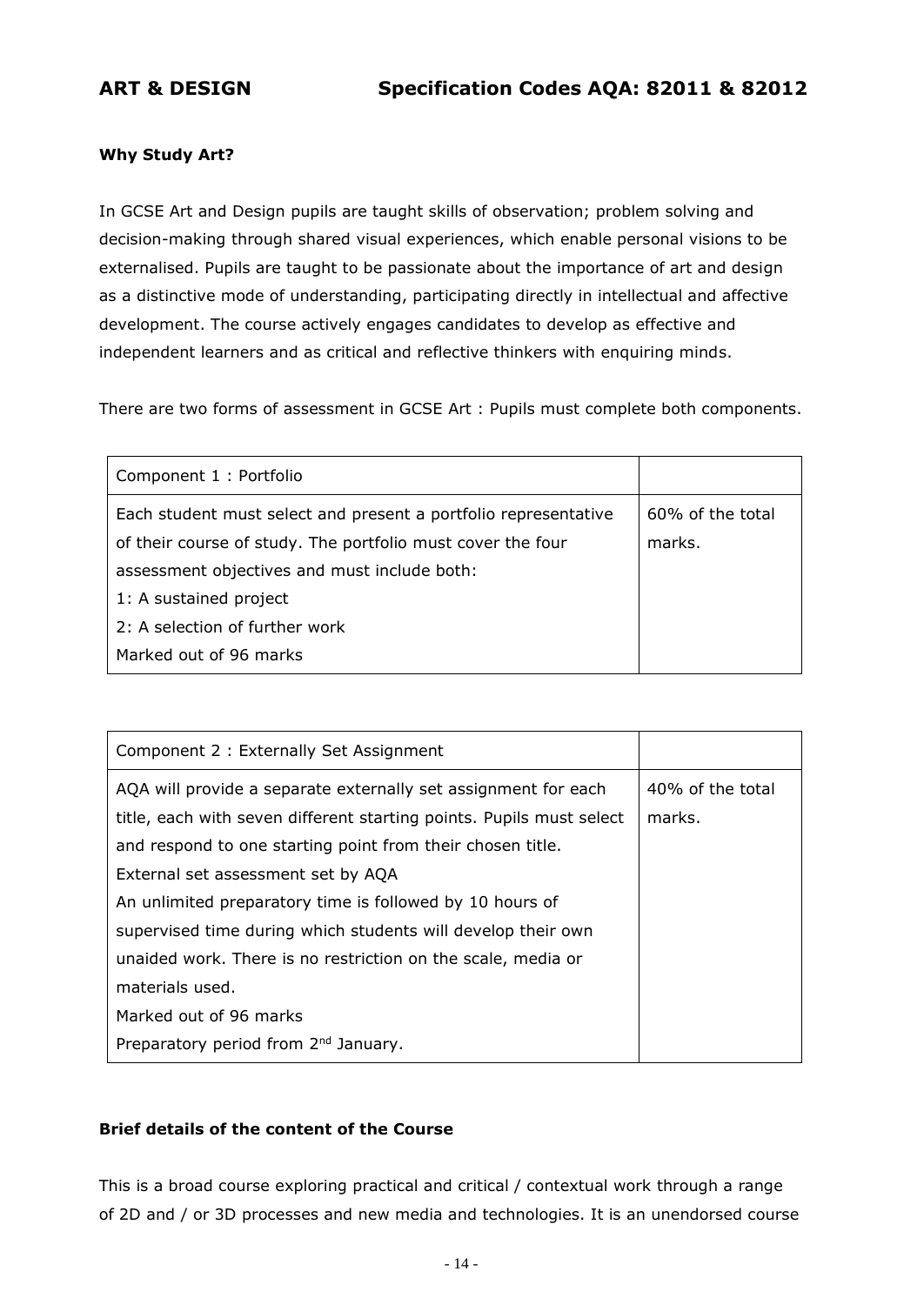(this means a general art course covering a variety of different art experiences) where candidates can work in appropriate art, craft and design materials and processes. Candidates will explore and create work associated with areas of study from at least two titles from Fine Art, Graphic Communication, Textile design, Three – Dimensional design and Photography.

Candidates must demonstrate their ability to:

- AO1: Develop ideas through investigations, demonstrating critical understanding of sources.
- AO2: Refine work by exploring ideas, selecting and experimenting with appropriate media, materials, techniques and processes.
- AO3: Record ideas, observations and insights relevant to intentions as work progresses.
- AO4: Present a personal and meaningful response that realises intentions and demonstrates understanding of visual language.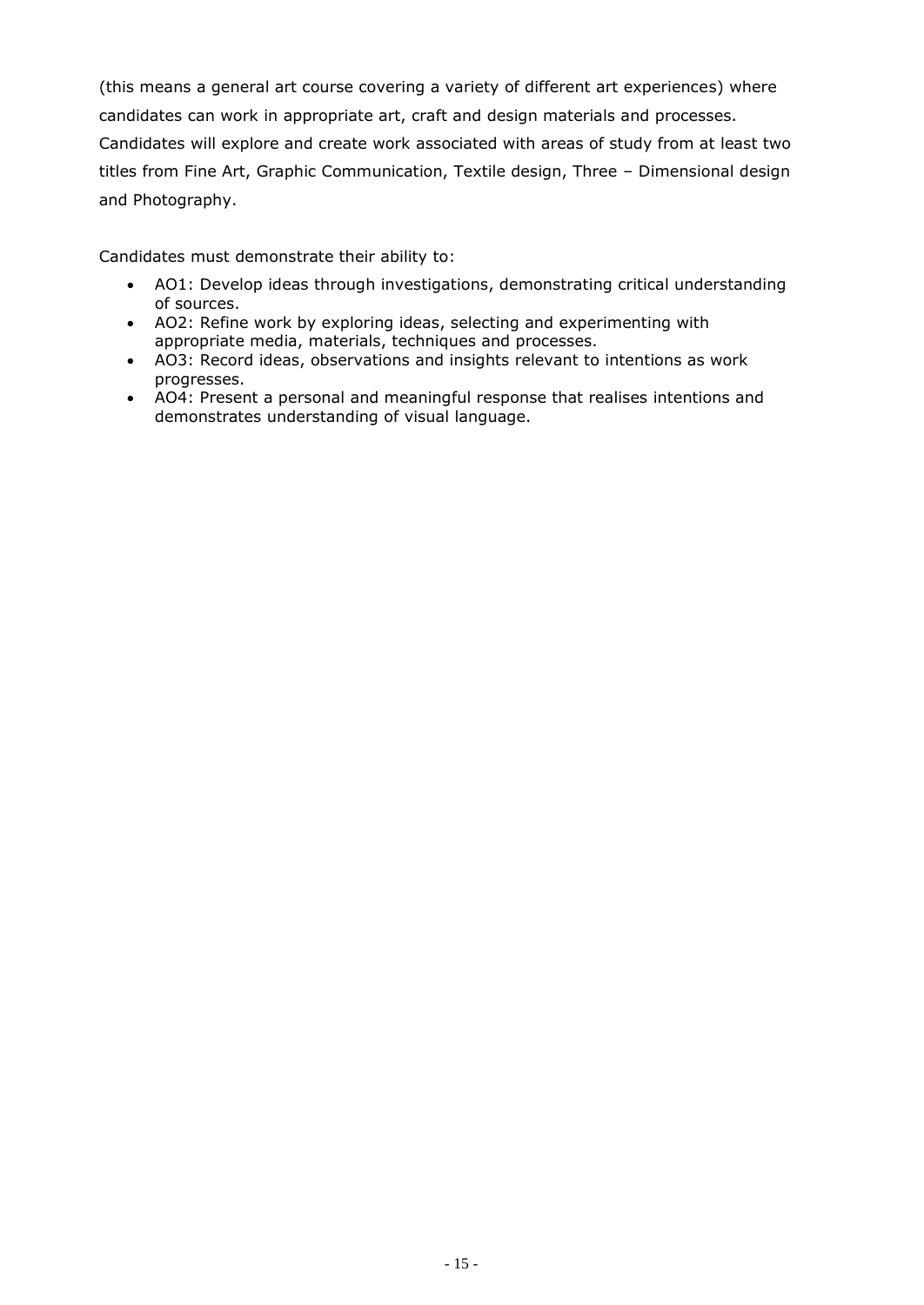# **ART & DESIGN: Graphical Communication Specification Codes AQA: 42011 & 42012**

This is a new GCSE to the school and is offered as an option to complement the existing Design Technology GCSE. Pupils are able to opt for one or the other, but not both. This GCSE will be taught in the Design Technology room by Design Technology staff.

## **Why Study Graphical Communication?**

In GCSE Art and Design: Graphical Communication, pupils are taught skills which will allow them to explore, create and communicate their own design ideas using a range of different strategies and print media. Pupils are taught about the importance of graphical communication as a way of engaging others and how graphical communication can stimulate discussion and emotion. The course actively engages candidates to develop as effective and independent learners and as critical and reflective thinkers with enquiring minds. Pupils are encouraged to evaluate their own work as it progresses, as well as the work of others. Candidates are encouraged to be risk takers as they explore the many different avenues that their work may take them.

There are two forms of assessment in GCSE Art and Design; pupils must complete both components.

| Component 1 : Portfolio                                                  |           |
|--------------------------------------------------------------------------|-----------|
| Each student must select and present a portfolio representative of their | 60% of    |
| course of study. The portfolio must cover the four assessment objectives | the total |
| land must include both:                                                  | lmarks.   |
|                                                                          |           |
| 1: A sustained project where a pupil will investigate, experiment and    |           |
| develop a graphical project or theme of their choice.                    |           |
|                                                                          |           |
| 2: A selection of further work which may or may not be linked to the     |           |
| sustained project, but one which shows off skills and knowledge that may |           |
| lnot be covered otherwise.                                               |           |
|                                                                          |           |
| Marked out of 96 marks                                                   |           |

| Component 2 : Externally Set Assignment                                               |         |
|---------------------------------------------------------------------------------------|---------|
| AQA will provide a separate externally set assignment with several                    | 40% of  |
| different starting points. Students must select and respond to one starting the total |         |
|                                                                                       | lmarks. |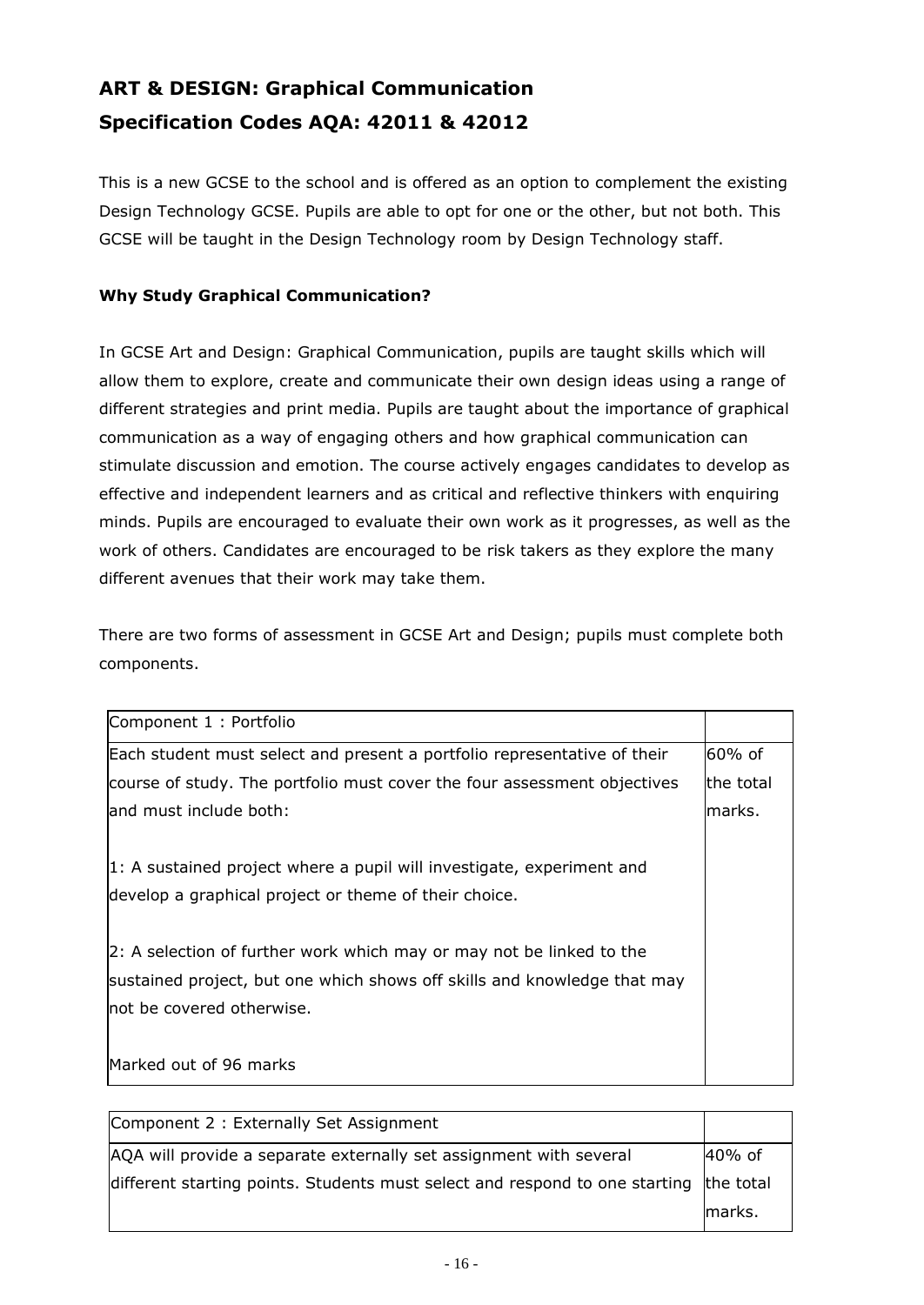point from their chosen assignment. These starting points change every year and are released in January of the examination year.

An unlimited preparatory time is followed by 10 hours of supervised time during which students will develop their own unaided work. There is no restriction on the scale, media or materials used, providing pupils are working towards a graphical communications end result.

Marked out of 96 marks

Preparatory period from 2<sup>nd</sup> January.

Candidates must demonstrate their ability to:

- A01 Develop ideas through investigations, demonstrating critical understanding of sources.
- A02 Refine work by exploring ideas, selecting and experimenting with appropriate media, materials, techniques and processes.
- A03 Record ideas, observations and insights relevant to intentions as work progresses.
- A04 Present a personal and meaningful response that realises intentions and demonstrates understanding of visual language.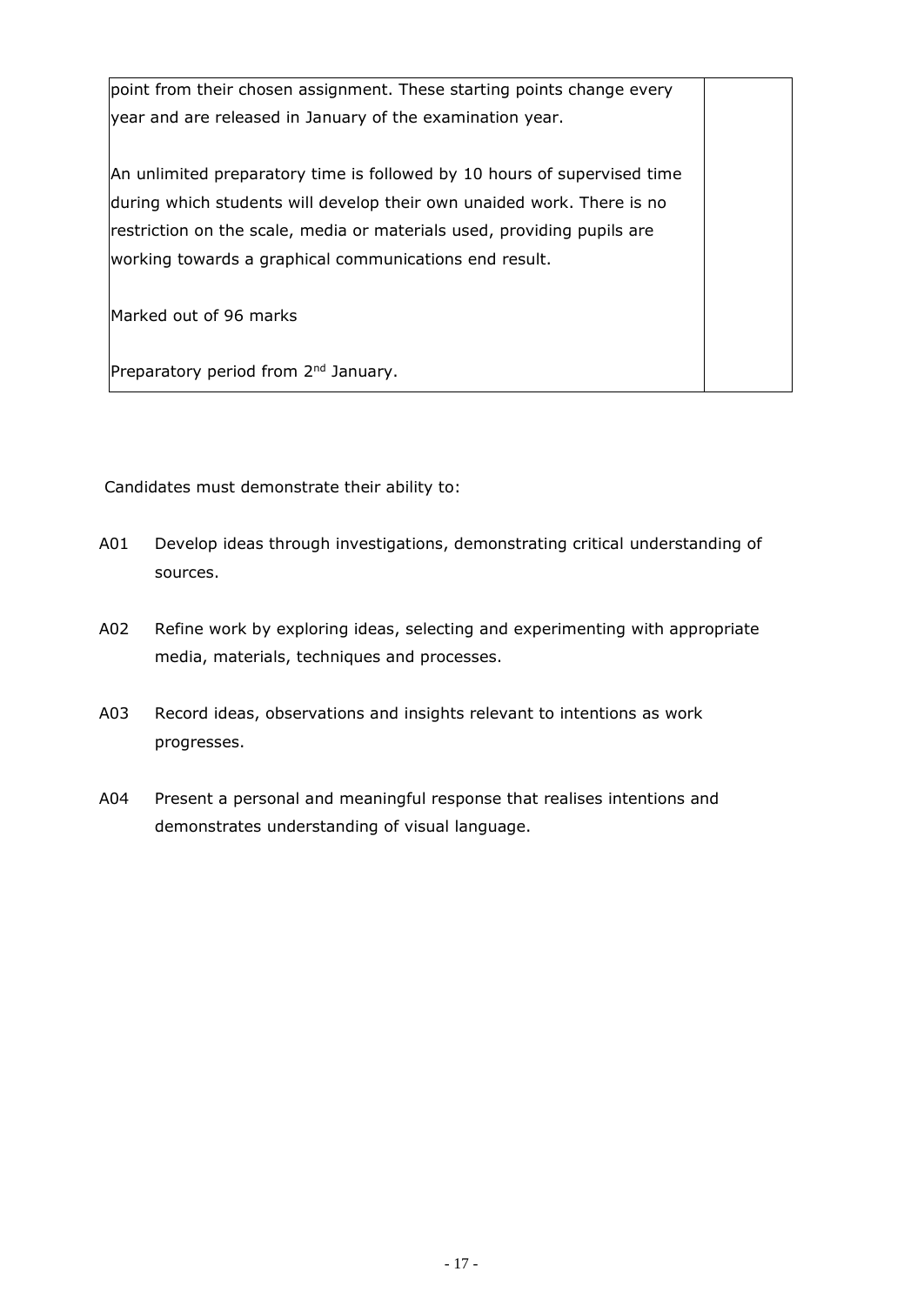# **ART & DESIGN : PHOTOGRAPHY Specification Codes AQA: 82061 & 82062**

## **Why study GCSE photography:**

This course is for students who have a general interest, or are considering a career in photography. Photography is an exciting medium that can offer a number of creative careers, from artistic, commercial, advertising, industrial to fashion and architectural fields. This course will teach you to look at the world in a creative way, enabling you to apply creative, analytical and critical thinking to any other course that you do.

There are two forms of assessment in GCSE photography : Students must complete both components.

| Component 1 : Portfolio                                            |                  |
|--------------------------------------------------------------------|------------------|
| Each student must select and present a portfolio representative of | 60% of the total |
| their course of study. The portfolio must cover the four           | marks.           |
| assessment objectives and must include both:                       |                  |
| 1: A sustained project                                             |                  |
| 2: A selection of further work                                     |                  |
| Marked out of 96 marks                                             |                  |

| Component 2 : Externally Set Assignment                                                                                                                                                                                                                                                                                                                                  |                            |
|--------------------------------------------------------------------------------------------------------------------------------------------------------------------------------------------------------------------------------------------------------------------------------------------------------------------------------------------------------------------------|----------------------------|
| AQA will provide a separate externally set assignment for each<br>title, each with seven different starting points. Students must<br>select and respond to one starting point from their chosen title.<br>External set assessment set by AQA<br>An unlimited preparatory time is followed by 10 hours of<br>supervised time during which students will develop their own | 40% of the total<br>marks. |
| unaided work. There is no restriction on the scale, media or<br>materials used.<br>Marked out of 96 marks<br>Preparatory period from 2 <sup>nd</sup> January.                                                                                                                                                                                                            |                            |

#### **Brief details of the content of the Course**

Candidates will be introduced to a variety of experiences exploring a range of lens – based and light based media, techniques and processes, including both traditional and new technologies. Candidates will explore relevant images, artefacts and resources from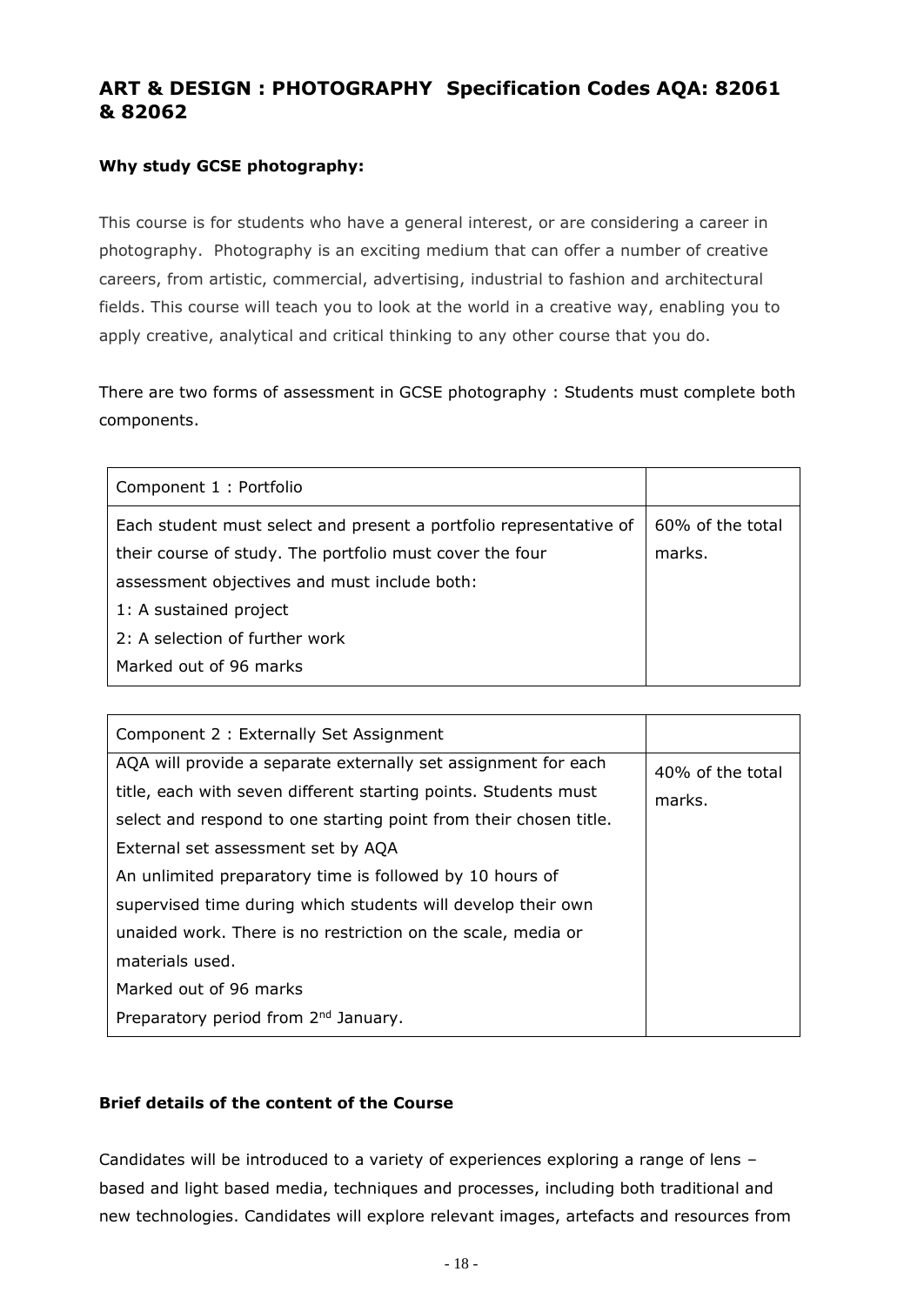the past and recent times, including European and non European examples. They will integrate critical practical and theoretical study to encourage direct engagement with original work and practice. They will include evidence of drawing activity and written annotation in their studies.

Students will have the opportunity to develop a wide range of both technical and creative photography skills studying areas such portraiture, location photography, studio photography, experimental imagery, installation, documentary photography, photojournalism, moving images and fashion photography. Candidates must demonstrate their ability to:

- AO1: Develop ideas through investigations, demonstrating critical understanding of sources.
- AO2: Refine work by exploring ideas, selecting and experimenting with appropriate media, materials, techniques and processes.
- AO3: Record ideas, observations and insights relevant to intentions as work progresses.
- AO4: Present a personal and meaningful response that realises intentions and demonstrates understanding of visual language.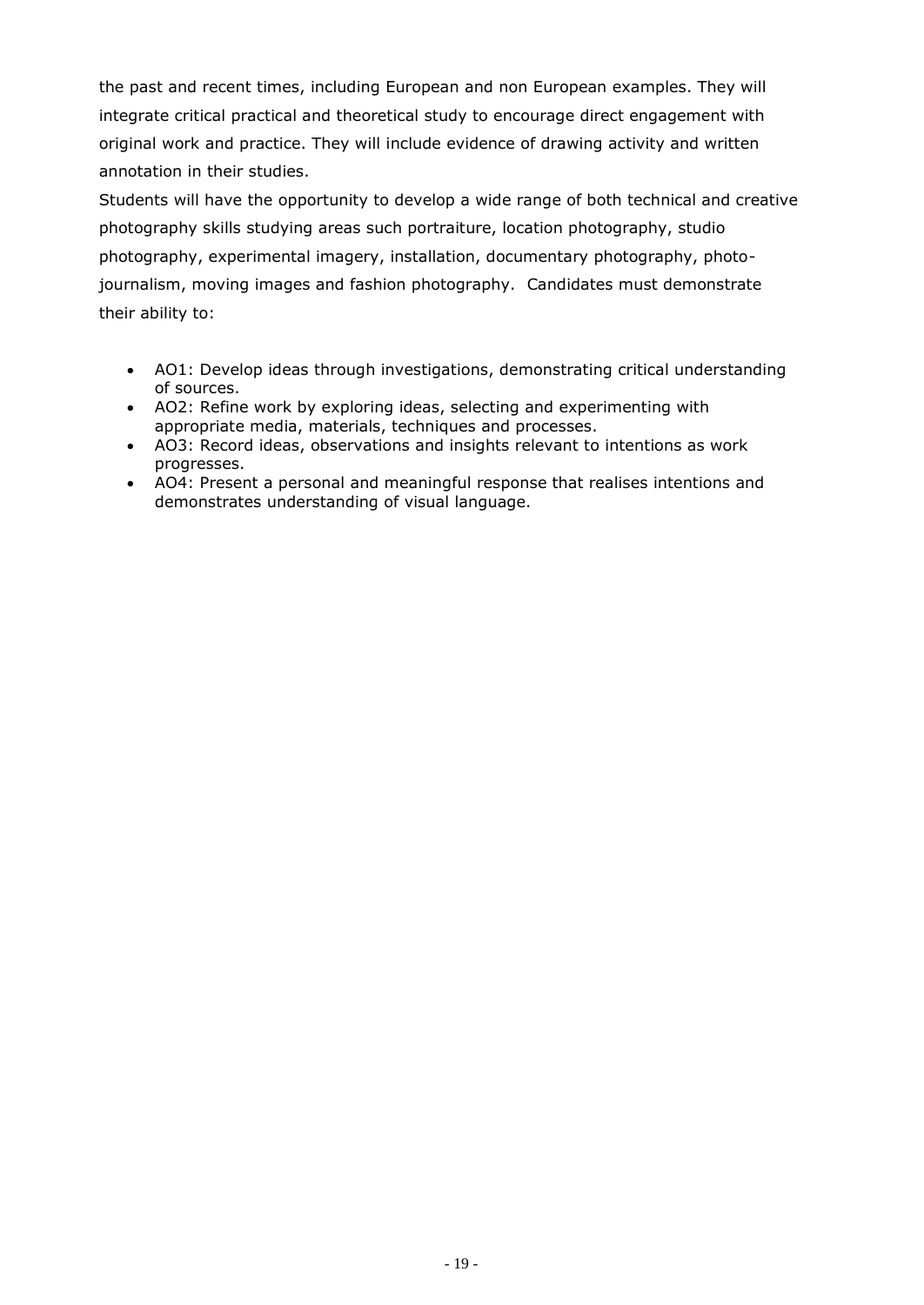## **Why Study Computer Science?**

Computer Science explores the principles of digital technology and way of working that's called 'computational thinking', with coding as a core of the course. You will be encouraged to think creatively, analytically, logically and critically. The course will teach about the components that make up a typical computer and how they work. You will also learn about the various threats to computers and users and what can be done about them as well as how computers have changed our lives and are shaping our future. Pupils will learn to program in Python.

#### **Brief details of the content of the course:**

**Paper 1 – Computer Systems** 50% of the total marks

**Paper 2 – Computational thinking, algorithms and programming** 50% of the total marks

#### **Programming Project (non-exam assessment)**

This component is the non-exam assessment where candidates will write a computer program to solve a given problem. They will plan, code and test the solution.

#### **Details of assessment**

#### **Paper 1: Computer Systems**

- Systems Architecture
- Memory and Storage
- Data representation
- Computer networks, connections and protocols
- Network security
- System software
- Ethical, legal, cultural and environmental impacts of digital technology

#### **Paper 2: Computational thinking, algorithms and programming**

- Algorithms
- Programming techniques
- Producing robust programs
- Boolean logic
- Programming languages and Integrated Development Environments

#### **Programming Project**

- Programming techniques
- Design
- Development
- Effectiveness and efficiency
- Technical understanding
- Testing, evaluation and conclusions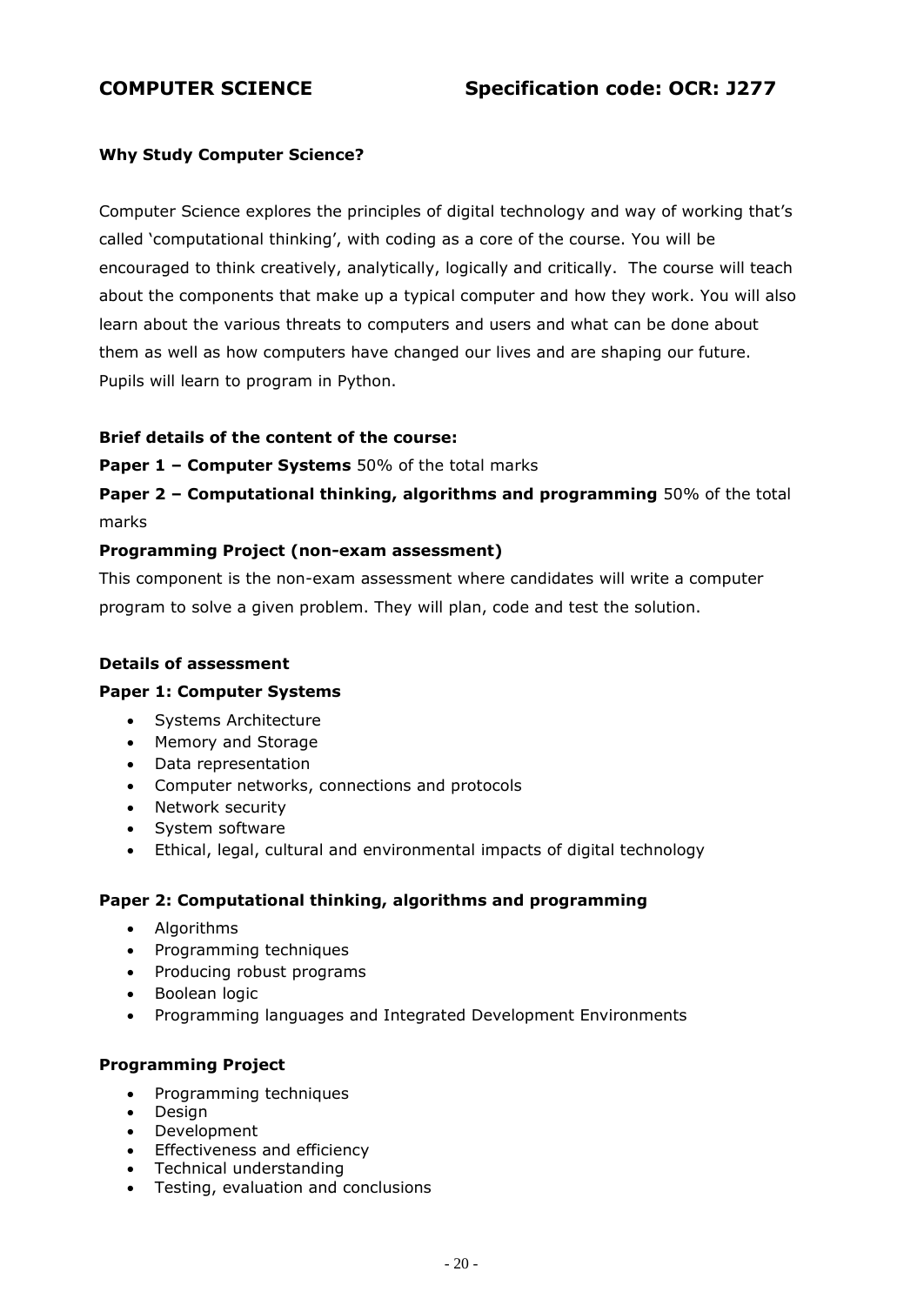# **Why study Design Technology?**

If a pupil is intending to pursue a Design Technology 'A' Level course after leaving Red House, this subject is a strong foundation for that choice.

## **Details of assessment**

The examining body is AQA. Written examination paper is worth 50% of the total GCSE grade and is a 2 hour examination.

Controlled Assessment task (coursework) counts for the other 50% of the GCSE grade, and consists of a 35 hour project carried out under direct supervision in the classroom. There are certain areas of design work that can be carried out 'at home', but all practical work must be done at school. The design contexts for these tasks are released in June of Year 10, to be completed in Year 11.

- Specific tasks are set by AQA (revised every year), but may be contextualised by the school.
- Tasks will consist of a single design and make activity, although the pupil may make a series of artefacts to meet their own particular design requirements.
- Pupils must produce a concise, 20 page, design folder, together with a minimum of one 3D outcome.

## **Brief details of the three main areas of course content**

## **Designing**

- Materials and components from a range of different material types
- Quality assurance, quality control and planning for manufacture
- Existing products and applications
- Health and safety
- Social, moral, cultural and environmental issues
- Commercial manufacturing processes
- The work of well-known designers
- CADCAM (computer aided design and computer aided manufacturing)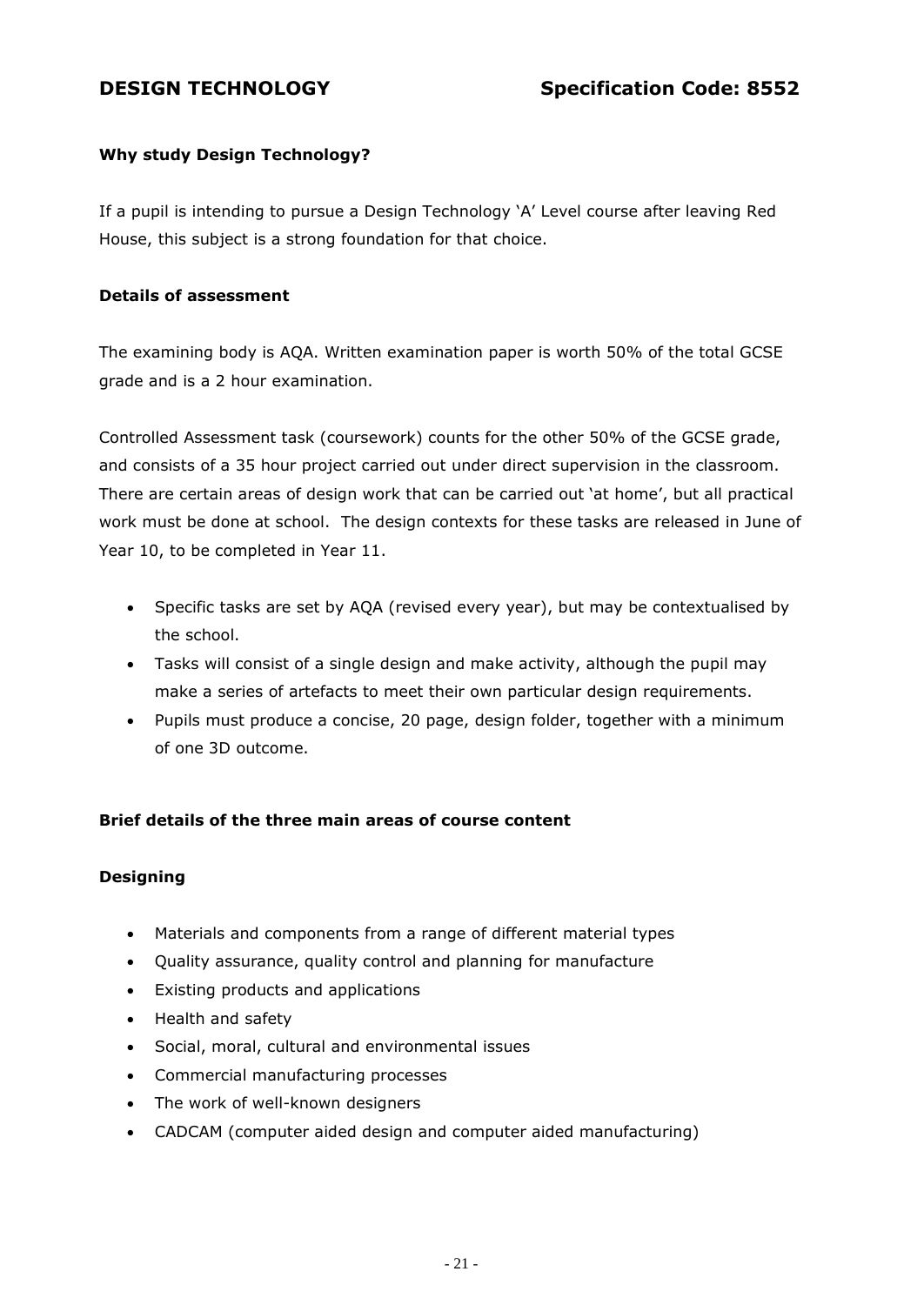All these aspects of designing are incorporated into the syllabus which further includes sketching, modelling and developing design ideas. It also includes preparing working and information drawings, product analysis and sustainable design.

# **Making**

 Pupils will produce a high quality piece of practical work – to include 3D and 2D outcomes

## **Evaluation, modification and re-manufacture**

- Peer evaluation of others work
- Self evaluation of their own work referring back to the original specification and design brief.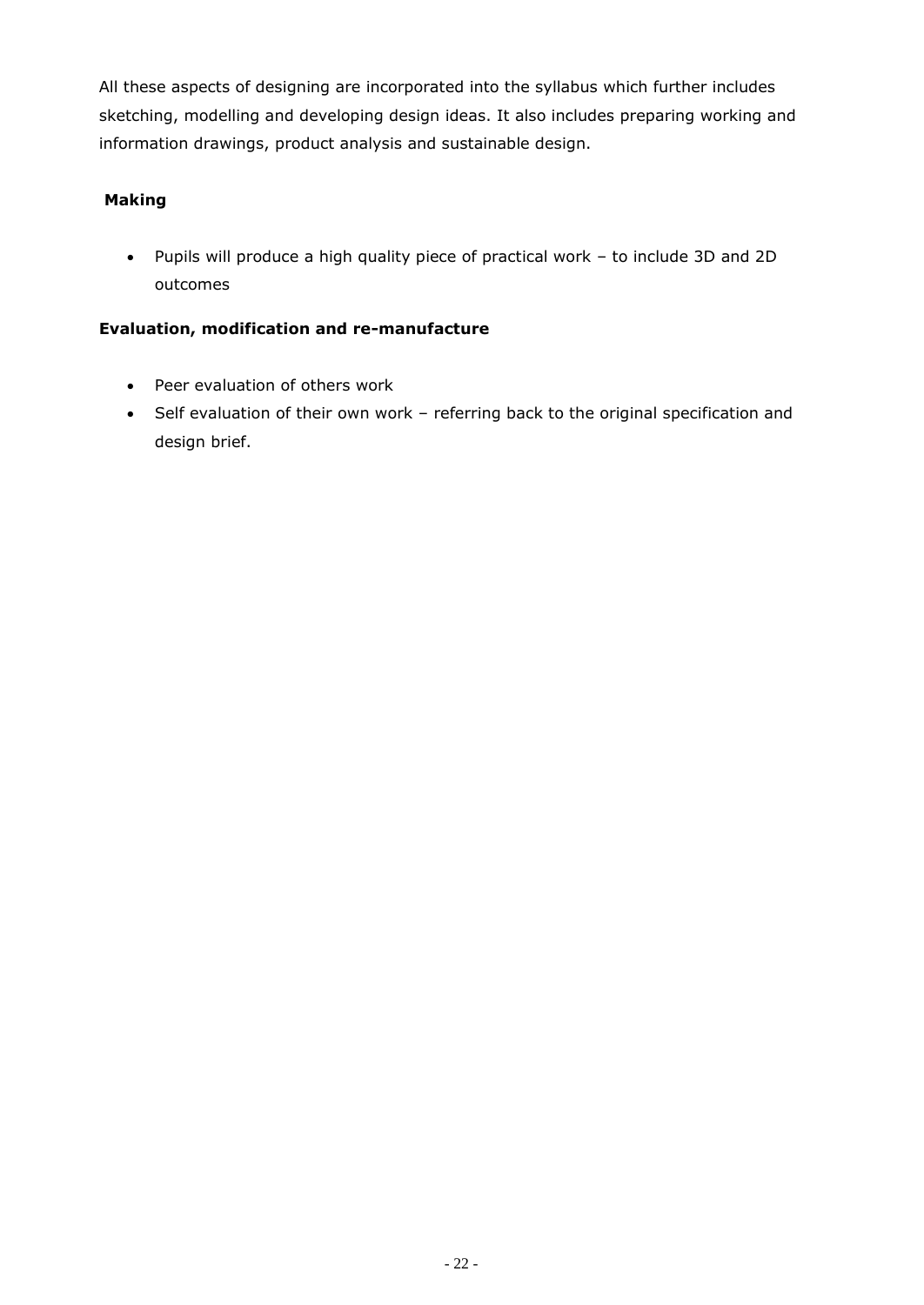## **Why study French?**

The knowledge of a modern foreign language such as French will enhance and open the minds of our young people, developing thus an interest in other cultures and encouraging understanding and tolerance in addition to the linguistic benefits. The course will develop practical communication, grammatical understanding, and increased awareness of the structure and syntax of the written word. A pupil who enjoys and is motivated to understand and use a new language will have greater appeal to a future employer. All this will be achieved in an enthusiastic and active learning environment.

#### **Details of Assessment**

At GCSE pupils are required to demonstrate listening, speaking and writing skills.

All four skill areas will be assessed **either** at Foundation Tier (grades 1-5) **or** at Higher Tier (grades 4-9). This means that pupils will be entered at either Foundation Tier or Higher Tier in all four skill areas.

Listening, reading and writing will be assessed through final examinations taken at the end of the two year GCSE course during the exam period. All three skills are equally weighted, each representing 25% of the overall examination mark.

Speaking will be assessed during the final term of the second year of the GCSE course. This assessment will be conducted by the pupils' teachers, recorded and sent to be marked externally, immediately upon completion. Speaking makes up the final 25% of the overall examination mark.

## **Brief details of the content of the course**

Pupils will follow a varied and stimulating course, which will combine a grammatical and communicative approach using a combination of textbooks; authentic reading materials such as newspapers and magazines; videos; ICT and internet resources; as well as exam practice material. The subject content is divided into three main areas and these are the same for French, German and Spanish. These themes and topics are set out in the boxes below.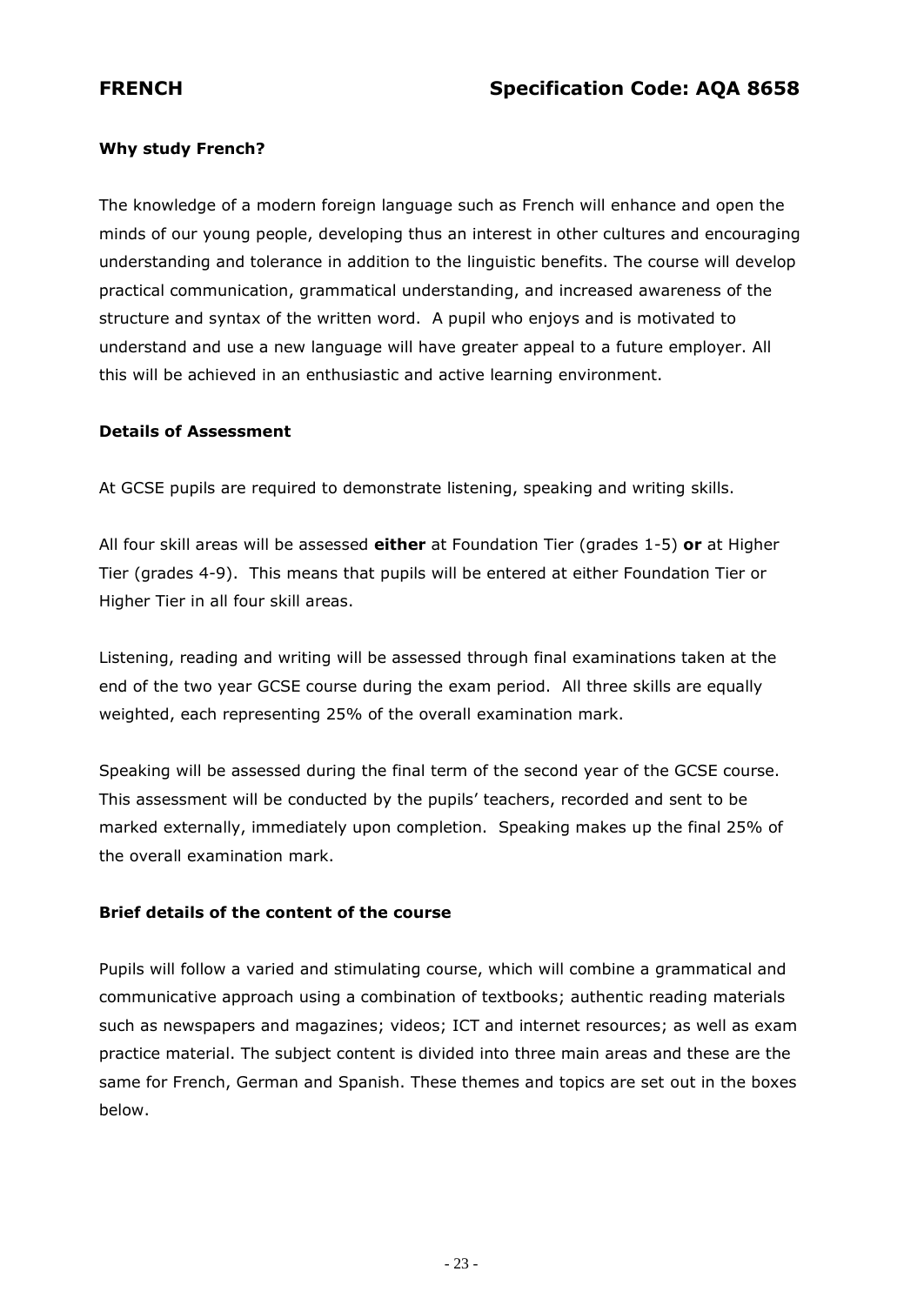# **THEME 1: IDENTITY AND CULTURE**

Topic 1: Me, my family and friends

- Relationships with family and friends
- Marriage / partnership

Topic 2: Technology in everyday life

- Social media
- Mobile technology

Topic 3: Free-time activities

- Music
- Cinema and TV
- Food and eating out
- Sport

Topic 4: Customs and festivals in French-speaking countries / communities

### **THEME 2: LOCAL, NATIONAL, INTERNATIONAL AND GLOBAL AREAS OF**

#### **INTEREST**

Topic 1: Home, town, neighbourhood and region

Topic 2: Social issues

- Charity / voluntary work
- Healthy / unhealthy living

Topic 3: Global issues

• The environment

Topic 4: Travel and tourism

### **THEME 3: CURRENT AND FUTURE STUDY AND EMPLOYMENT**

Topic 1: My studies

Topic 2: Life at school

- Topic 3: Education post-16
- Topic 4: Jobs, career choices and ambitions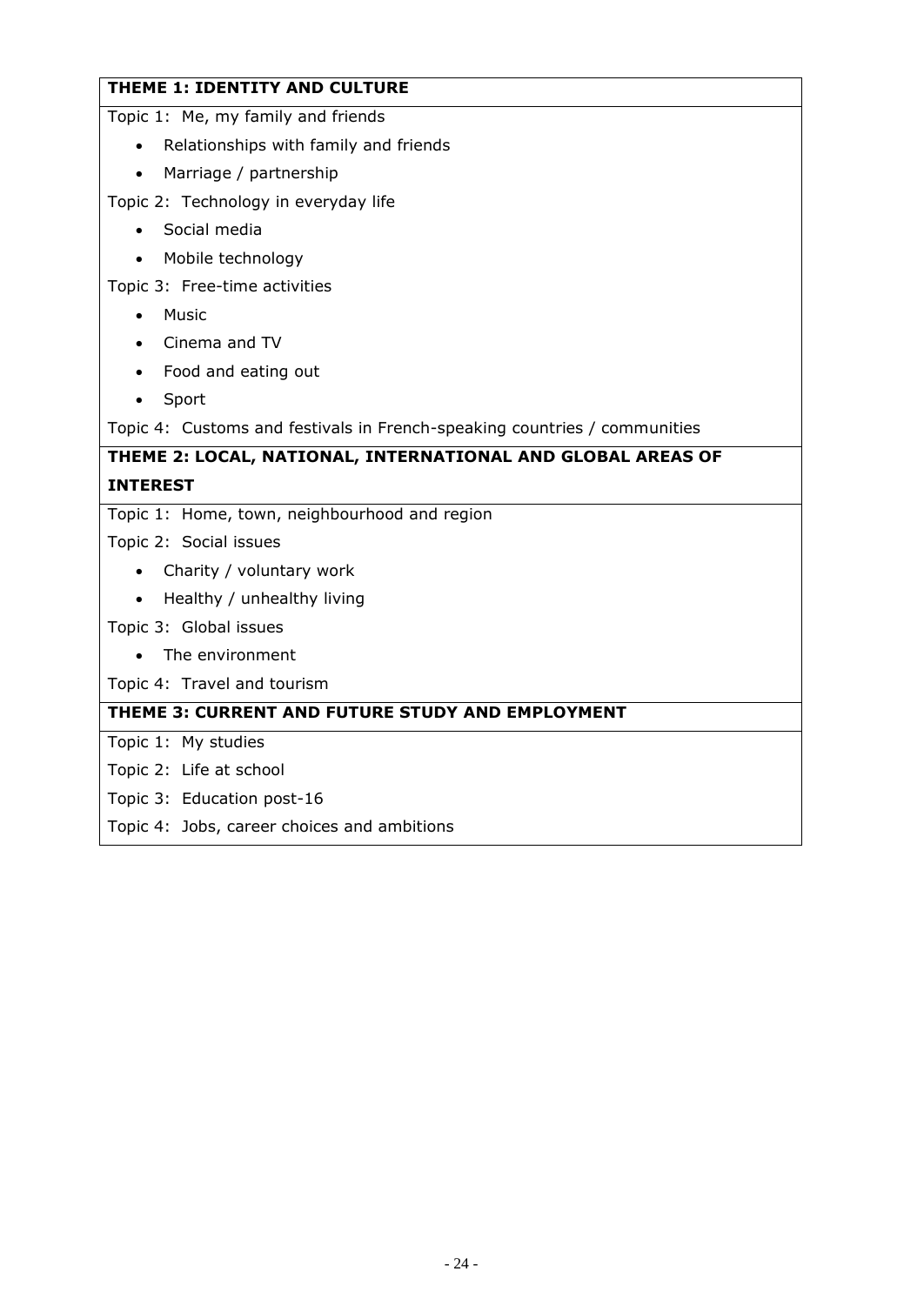#### **Why study Geography?**

Geography is a very popular subject with employers in many fields because of the wide range of skills which geographers develop. We live in a world where business is increasingly carried out on a global scale. So many of the world's current issues – at a local scale and globally – depend upon geographical solutions, as well as the need for geographers of the future to help us understand them. Global warming affects countries and regions, food and energy security, the degradation of land and soils from over-use and misuse, the spread of disease, the causes and consequences of migration and the impacts of economic change on places and communities. These are just some of the challenges facing the next generation, which geographers must help solve.

The Geography GCSE specification (AQA) is covered by three written examinations:

Paper 1 **Living with the physical environment** – 1hr30 35% of the total GCSE Paper 2 **Challenges in the human environment** – 1hr30 35% of the total GCSE Paper 3 **Geographical applications** – 1hr15 30% of the total GCSE

Topics covered in the 'living with the physical environment' unit include; natural hazards (tectonics, weather & climate change), the living world (ecosystems, tropical rainforests & hot deserts), physical landscapes in the UK (rivers & glacial landscapes). The 'challenges in the human environment' covers; urban issues and challenges, the changing economic world, resource management, food, water & energy. The geographical applications element of the course will require pupils to draw together knowledge, understanding and skills from the full course of study. It is an opportunity for pupils to show their breadth of understanding, allowing for critical thinking and problem solving skills.

Fieldwork is an integral part of the course, pupils will complete geographical enquiries based on primary data collection. We aim to continue with a residential fieldtrip (which is a compulsory element) to enable pupils to experience geography outside of the classroom. These skills will be assessed as part of the paper 3 examination. Pupils will have to discuss the findings of their individual enquiries when answering GCSE questions.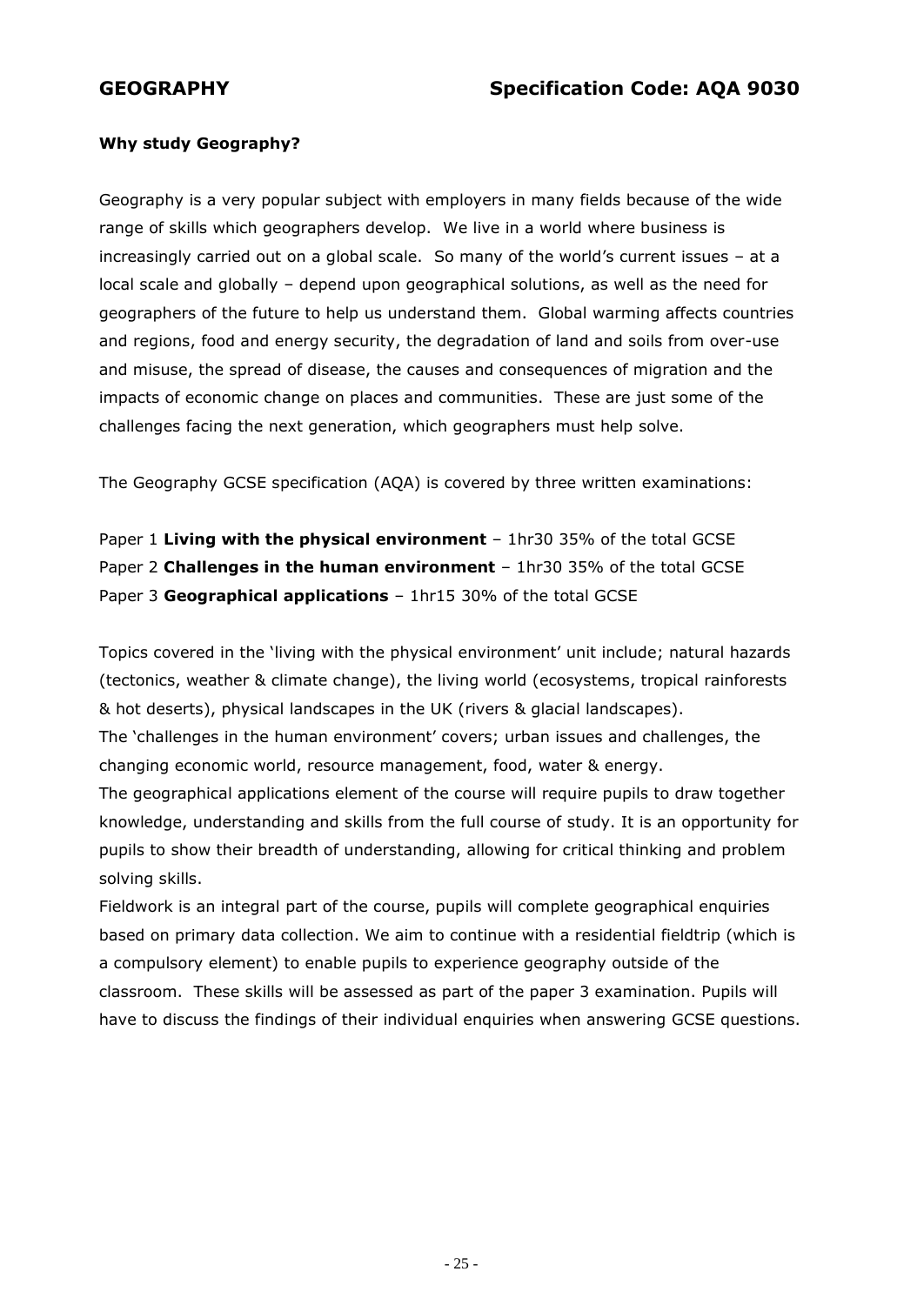### **Why study German?**

The knowledge of a modern foreign language such as German will enhance and open the minds of our young people, developing thus an interest in other cultures and encouraging understanding and tolerance in addition to the linguistic benefits. The course will develop practical communication, grammatical understanding, and increased awareness of the structure and syntax of the written word. A pupil who enjoys and is motivated to understand and use a new language will have greater appeal to a future employer. All this will be achieved in an enthusiastic and active learning environment.

#### **Details of Assessment**

At GCSE pupils are required to demonstrate listening, speaking and writing skills.

All four skill areas will be assessed **either** at Foundation Tier (grades 1-5) **or** at Higher Tier (grades 4-9). This means that pupils will be entered at either Foundation Tier or Higher Tier in all four skill areas.

Listening, reading and writing will be assessed through final examinations taken at the end of the two year GCSE course during the exam period. All three skills are equally weighted, each representing 25% of the overall examination mark.

Speaking will be assessed during the final term of the second year of the GCSE course. This assessment will be conducted by the pupils' teachers, recorded and sent to be marked externally, immediately upon completion. Speaking makes up the final 25% of the overall examination mark.

#### **Brief details of the content of the course**

Pupils will follow a varied and stimulating course, which will combine a grammatical and communicative approach using a combination of textbooks; authentic reading materials such as newspapers and magazines; videos; ICT and internet resources; as well as exam practice material. The subject content is divided into three main areas and these are the same for Spanish, German and French. These themes and topics are set out in the boxes below.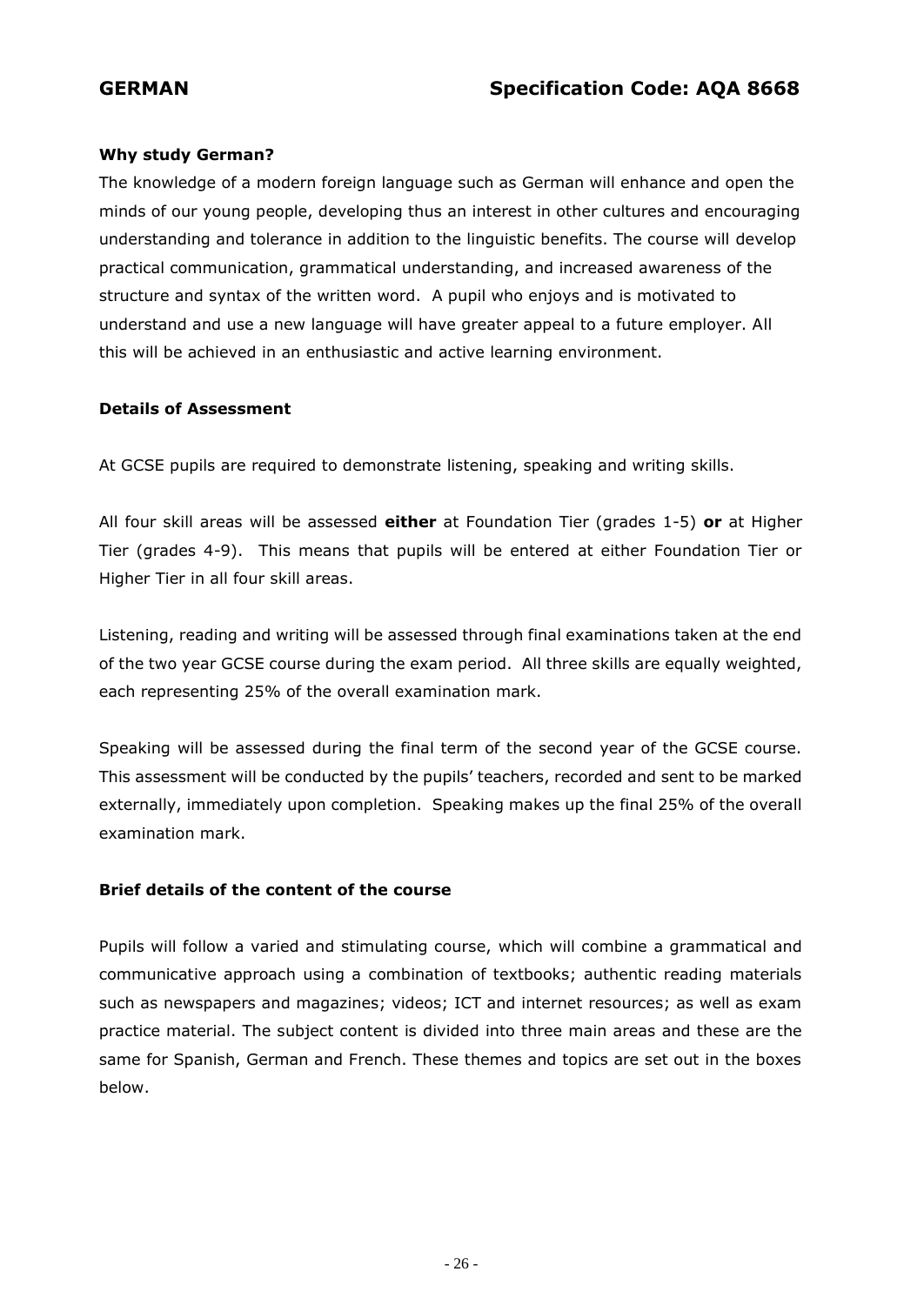# **THEME 1 : IDENTITY AND CULTURE**

Topic 1: Me, my family and friends

- Relationships with family and friends
- Marriage / partnership

Topic 2: Technology in everyday life

- Social media
- Mobile technology

Topic 3: Free-time activities

- Music
- Cinema and TV
- Food and eating out
- Sport

Topic 4: Customs and festivals in German-speaking countries / communities

# **THEME 2 : LOCAL, NATIONAL, INTERNATIONAL AND GLOBAL AREAS OF INTEREST**

Topic 1: Home, town, neighbourhood and region

Topic 2: Social issues

- Charity / voluntary work
- Healthy / unhealthy living
- Topic 3: Global issues
	- The environment

Topic 4: Travel and tourism

#### **THEME 3 : CURRENT AND FUTURE STUDY AND EMPLOYMENT**

Topic 1: My studies

Topic 2: Life at school

Topic 3: Education post-16

Topic 4: Jobs, career choices and ambitions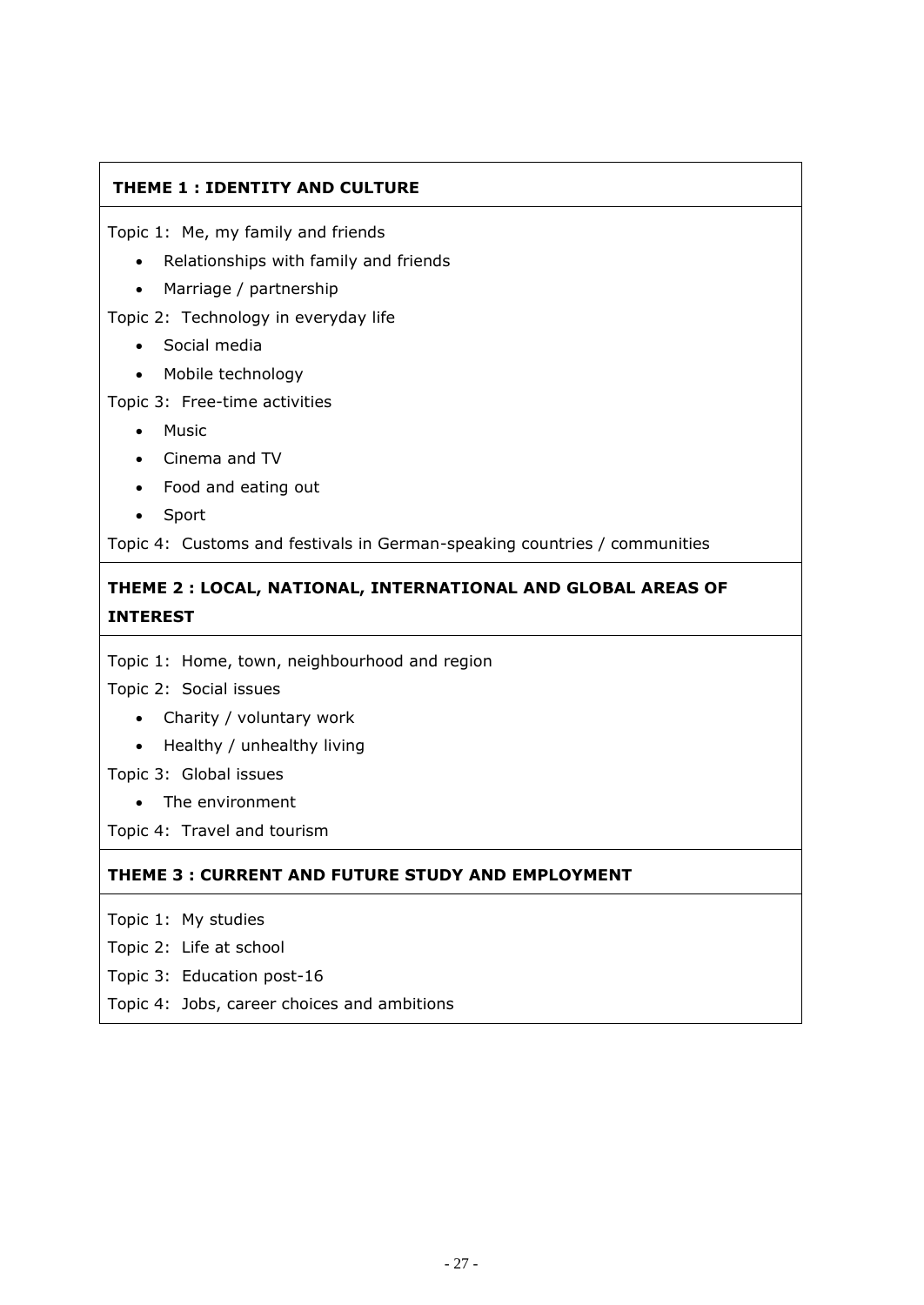### **Why study History?**

History teaches you to think in ways that are not found elsewhere in the curriculum. Pupils are taught to use sources as evidence of how people behaved and thought in the past. They have to deal with problems like bias and prejudice when handling sources. They have to consider attitudes and points of view that are quite different from their own. Pupils are taught to describe, analyse and explain reasons for and results of the historical events, situations and changes in the periods studied. They will be called upon to make judgements on people or events from the past. Pupils will be taught to communicate their knowledge and understanding of History, using a range of techniques, including extended writing, persuasive argument and debating; they will also need to develop skills of inference and deduction.

All of the above skills will provide training for future study, in whatever field, or for employment in a variety of careers e.g. advertising, publishing, journalism, teaching, social work etc. To illustrate this, look at some of the people who went on to study History at University; Sacha Baron Cohen, Jonathan Ross, Sebastian Coe, Gordon Brown, Anita Roddick, and the list goes on.

#### **Details of Assessment**

The examination board is Edexcel.

#### **There are three compulsory written examination papers**.

Paper 1 - Thematic study and the historic environment, is worth 30% of the total mark.

Paper 2 – Period study and British depth study, is worth 40% of the total mark.

Paper 3 – Modern depth study, is worth 30% of the total mark.

#### **Brief details of the content of the Course:**

Paper 1- This paper covers the development of Crime and Punishment in Britain c.1000 present. The nature and changing definitions of criminal activity are covered along with the nature of law enforcement and punishment. Case studies will also form part of each time period. There is also a study of crime, policing and the inner city which focuses on Whitechapel between c.1870 and c.1900

Paper 2 – The Period study focuses on Superpower relations and the Cold War 1941 – 91. This covers the rising tensions of the post war years, three key crises and the reasons for the end of the War. The British depth study focuses on Queen Elizabeth I and the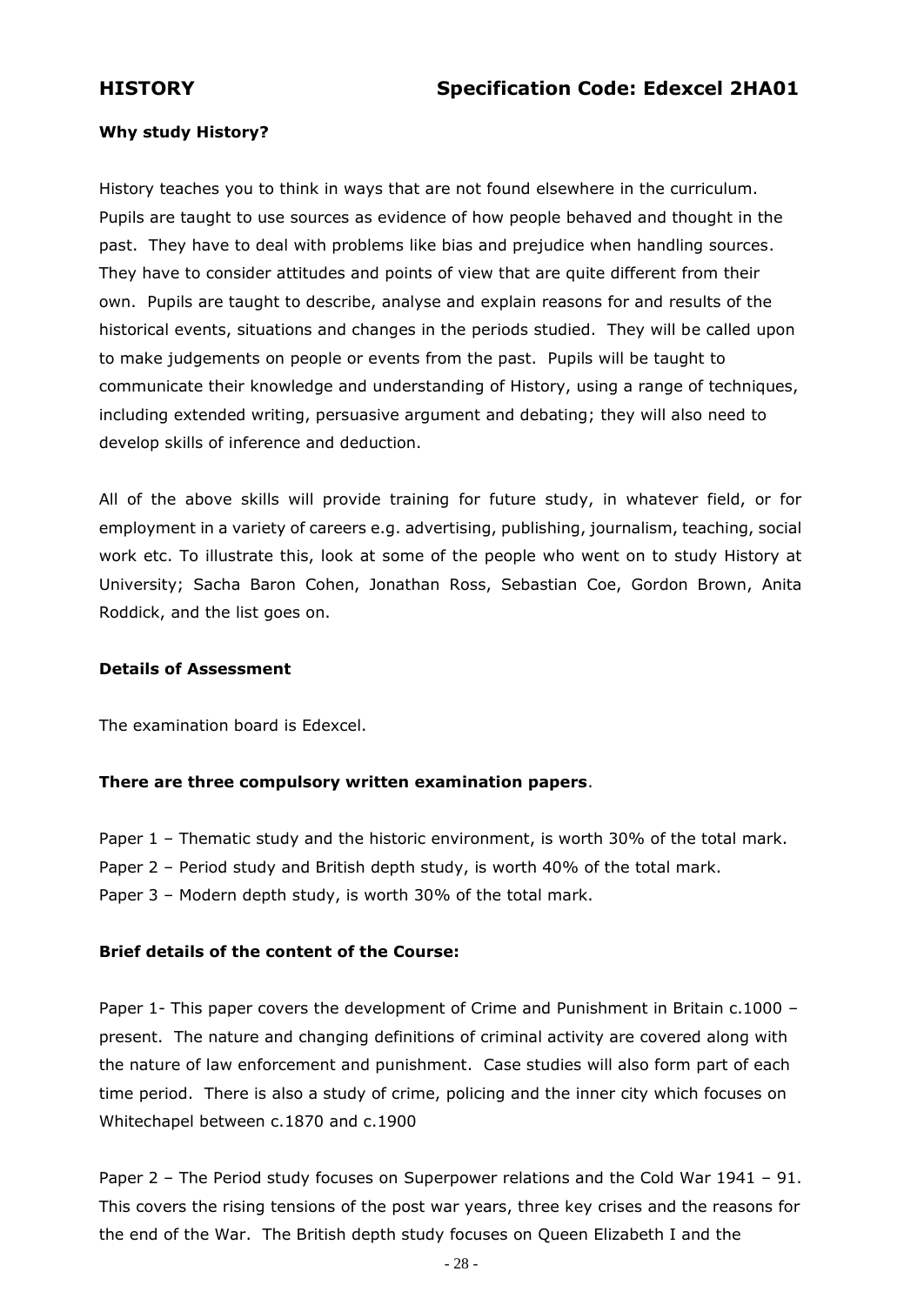problems facing her reign. This includes the problems of her legitimacy, Mary Queen of Scots, the Armada, and life at home in England.

Paper 3 - The modern depth study focuses on Weimar and Nazi Germany from 1918 -1939. Pupils will study the Weimar Republic, Hitler's rise to power, Nazi control and dictatorship, and life in Nazi Germany.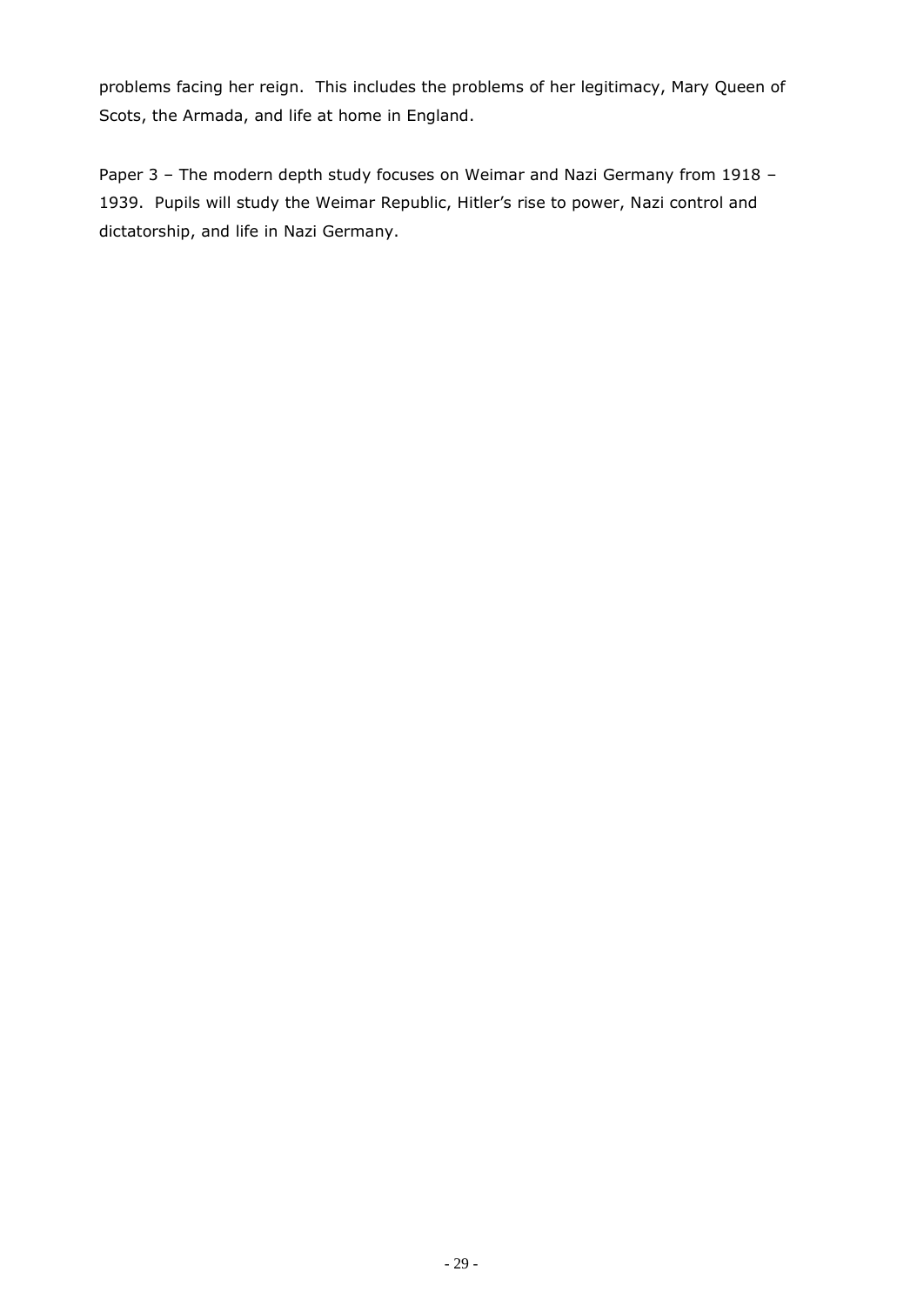## **Why study Music?**

Music is a rewarding course for any pupil who is a reasonably able instrumental player or singer and who has a general interest in different musical styles. It develops skills for those who may wish to study at a higher level, and many colleges and employers value the self-discipline, teamwork and creativity that musical study involves.

## **Details of course content including skills**

## **Listening & Contextual Understanding**

Pupils follow four *Areas of Study:* (1) Western Classical Tradition 1650-1910, (2) Popular Music, (3) Traditional Music, and (4) Western Classical Tradition since 1910. For two Areas of Study, one of which must be the Western Classical Tradition 1650-1910 pupils must critically appraise set pieces of music (referred to as Study Pieces). This will involve reading and writing staff notation, recognising chords and using appropriate musical terminology. Knowledge of terms relating to musical elements such as melody, harmony, structure, rhythm and dynamics is required.

#### **Music Performance**

Pupils record an individual and ensemble performance. Together, the two pieces should last no less than four minutes. Marking reflects the performances' accuracy, expression and interpretation. Up to 6 marks (out of 36) for each piece reflect the difficulty of the music, with 6 representing grade 5 standard or above.

#### **Composition**

Pupils compose two pieces. One is written to a set brief and the other is a free composition. The brief for the first composition may be written text, an image or musical notation. Together, both pieces should last a combined minimum time of three minutes. Pupils keep a composing log to make judgements about their work as it progresses.

#### **Details of assessment**

- Component One: 1½ hour exam in two parts (a) Listening (b) Contextual Understanding (40% of total marks)
- Component Two: Marked internally and moderated by AQA (30% of total marks)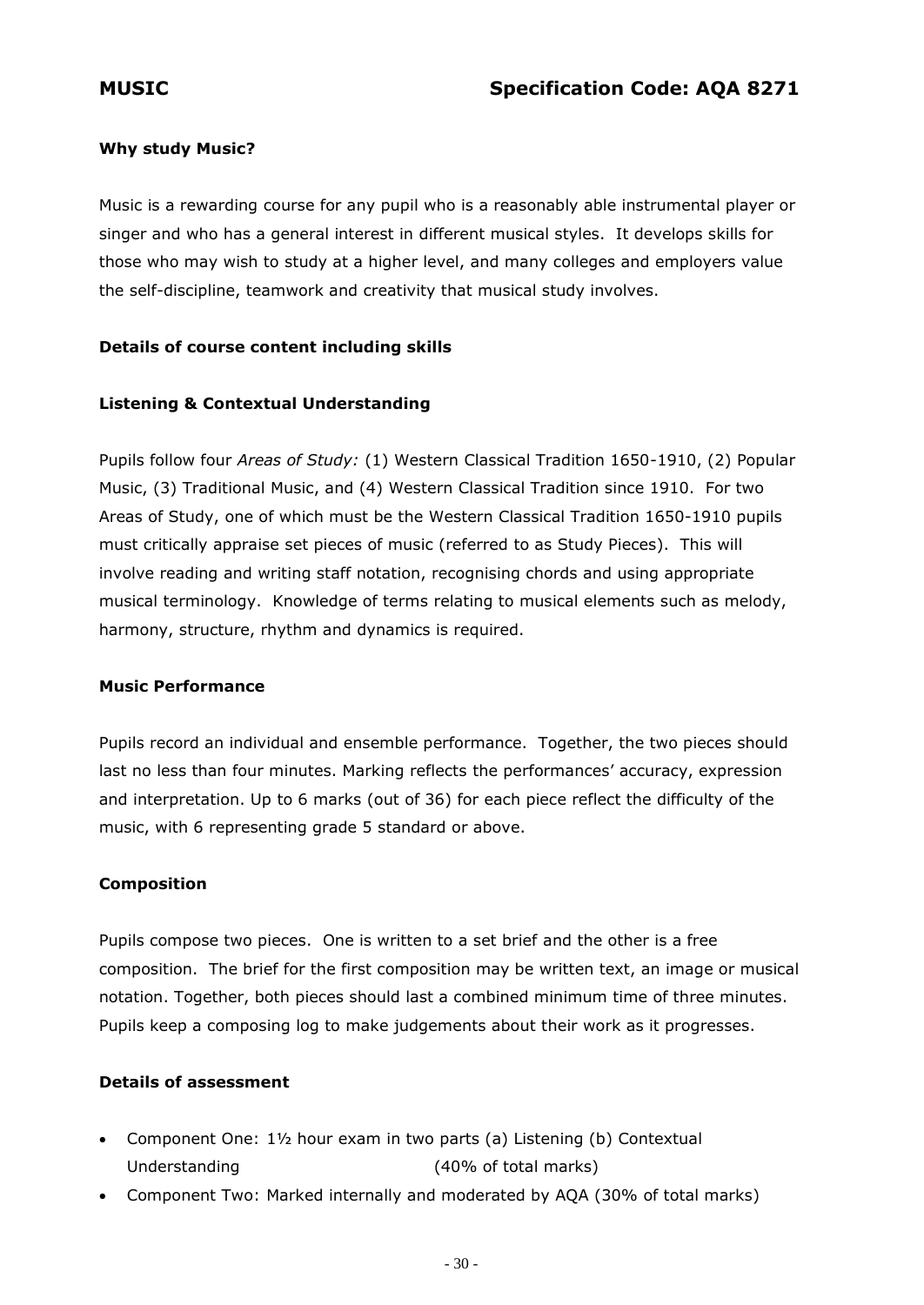Component 3: Two compositions: marked internally and moderated by AQA (30% of total marks)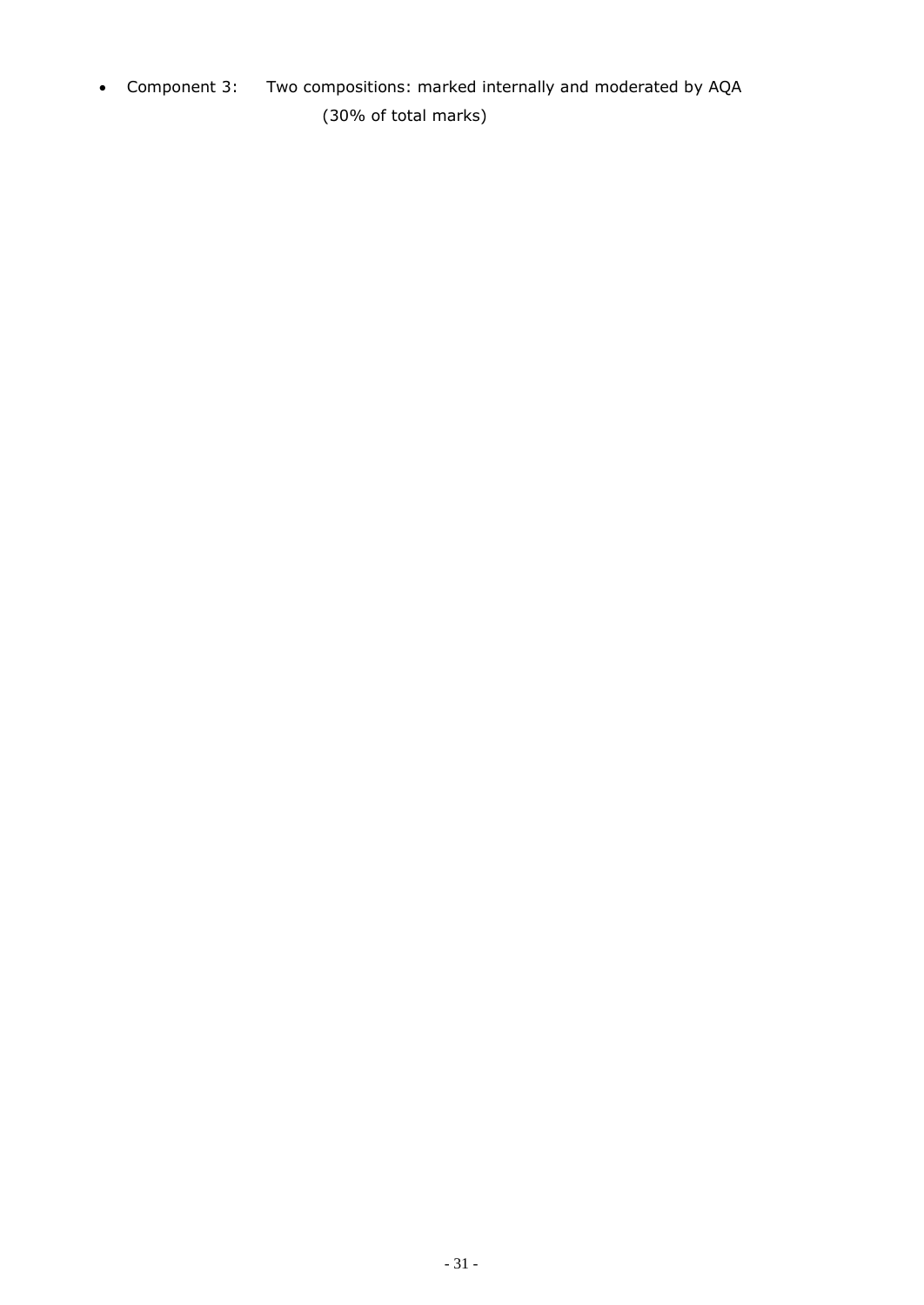#### **Why study Physical Education?**

This course suits candidates who have a high level of competence in several physical activities and who are genuinely interested in the theoretical aspects of physical activity. This is a recent and revised specification and will be more heavily weighted on the theoretical side. In order to be assessed in practical activities candidates will have to submit video evidence of their performances; *it is important to note that pupils will organise this themselves, either during appropriate school fixtures or when playing sport outside of school*. Although PE staff will offer guidance in this area, it is the responsibility of the pupil to collect and present this evidence. All evidence of practical performance must be completed and handed in to the relevant member of staff by February Half Term when pupils are in Year 11.

| <b>DETAILS OF COURSE CONTENT</b>                                                                                                                                               |                                                                                                                                                                                                     |                                                                                                                                                                                                                                                                                                                                                                                   |
|--------------------------------------------------------------------------------------------------------------------------------------------------------------------------------|-----------------------------------------------------------------------------------------------------------------------------------------------------------------------------------------------------|-----------------------------------------------------------------------------------------------------------------------------------------------------------------------------------------------------------------------------------------------------------------------------------------------------------------------------------------------------------------------------------|
| PAPER 1:<br>The human body and<br>movement in physical<br>activity and sport.<br>Applied anatomy<br>and physiology<br>Movement<br>analysis<br>Physical training<br>Use of data | PAPER 2:<br>Socio-cultural influences<br>and well-being in physical<br>activity and sport.<br>Sports psychology<br>Socio-cultural<br>influences<br>Health, fitness and<br>well-being<br>Use of data | <b>NON- EXAM ASSESSMENT</b><br>Practical performance in<br>physical activity and sport.<br>Practical performance in<br>3 different activities<br>in the role of player /<br>performer<br>1 team activity /<br>1 individual activity /<br>1 in either a team or<br>individual activity<br>Analysis and evaluation<br>of performance to bring<br>about improvement in 1<br>activity |
| <b>DETAILS OF ASSESSMENT</b>                                                                                                                                                   |                                                                                                                                                                                                     |                                                                                                                                                                                                                                                                                                                                                                                   |
| Written Exam<br>1hour 15mins<br>78 Marks<br>30% of GCSE                                                                                                                        | Written Exam<br>1hour 15mins<br>78 Marks<br>30% of GCSE                                                                                                                                             | Assessed by teachers<br>$\bullet$<br>Moderated by AQA<br>100 marks<br>40% of GCSE                                                                                                                                                                                                                                                                                                 |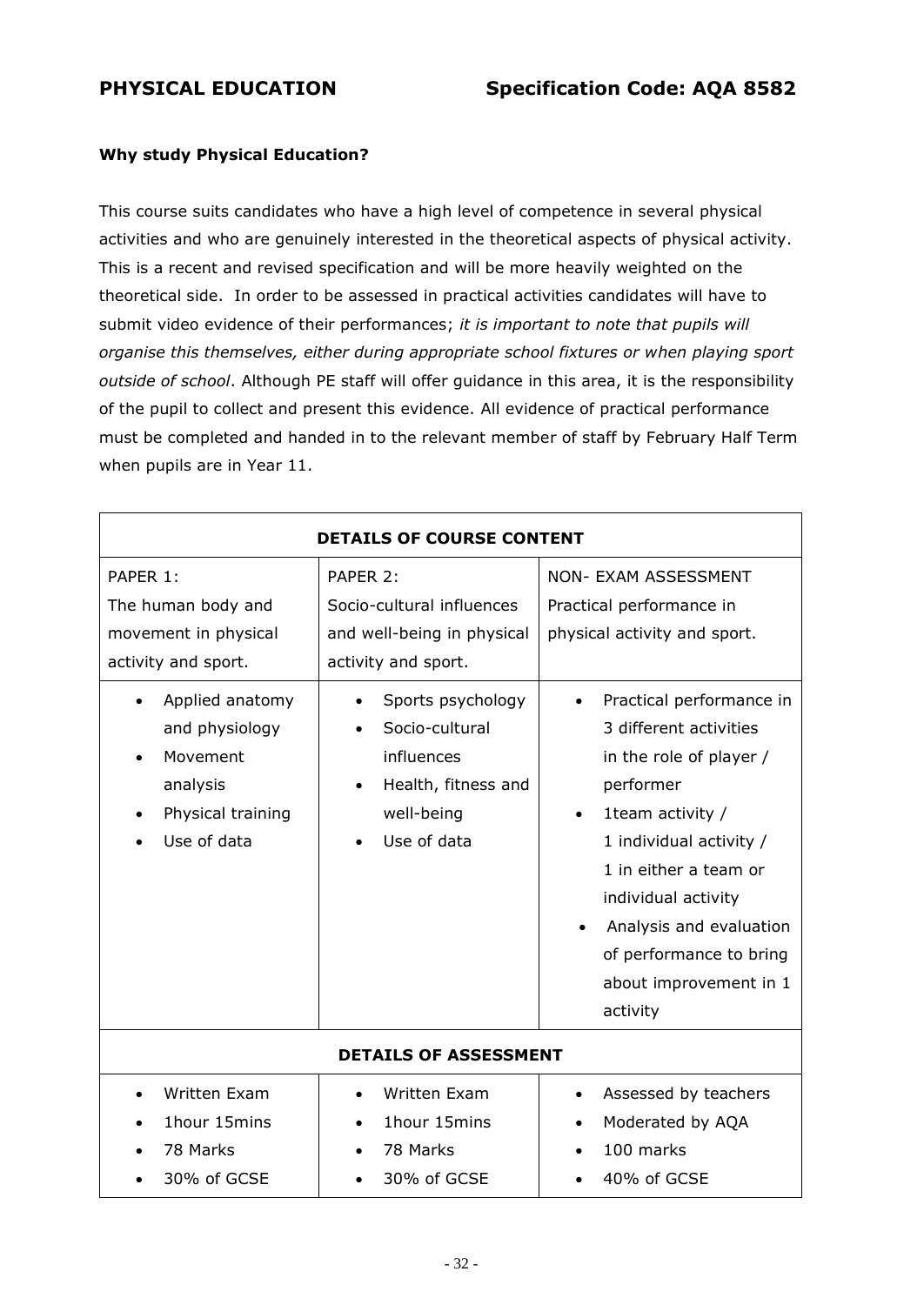# **RELIGIOUS STUDIES**

#### **Why study Religious Studies?**

Religious Studies is proving to be increasingly popular at both GCSE and A Level. It is a sound basis for considering life, different opinions, understanding the world we live in and what we think about it. It stimulates debate, helps to develop an enquiring mind and pupils will gain the ability to articulate their point of view. It encourages skills that are very useful as we move through life such as empathy and giving pupils a breadth of knowledge to strengthen understanding of the events both in the past and present day. This course provides a very good foundation for the study of A and A/S Level Religious Studies and Philosophy and Ethics. It is particularly useful for careers in the police force, medicine, Law, social work, journalism, nursing and many more.

#### **Brief details of the content of the Course - Eduqas Route A**

#### **Details of Assessment**

| Component 1 Religious, Philosophical and Ethical issues in the Modern World 50% |     |
|---------------------------------------------------------------------------------|-----|
| Component 2 Study of Religions: Christianity                                    | 25% |
| Component 3 Study of Religions: Islam                                           | 25% |

# **Component 1- Religious, Philosophical & Ethical issues in the Modern World** - Examination 2 hours

Pupils will study beliefs, teachings and attitudes towards the following philosophical and ethical issues.

#### **Relationships**

Relationships Sexual Relationships Marriage & Divorce Issues of equality: gender prejudice and discrimination

#### **Life and death**

The origin of the Universe Environmental Responsibility The origin and value of human life Beliefs about death and the afterlife

#### **Crime and Punishment**

Morality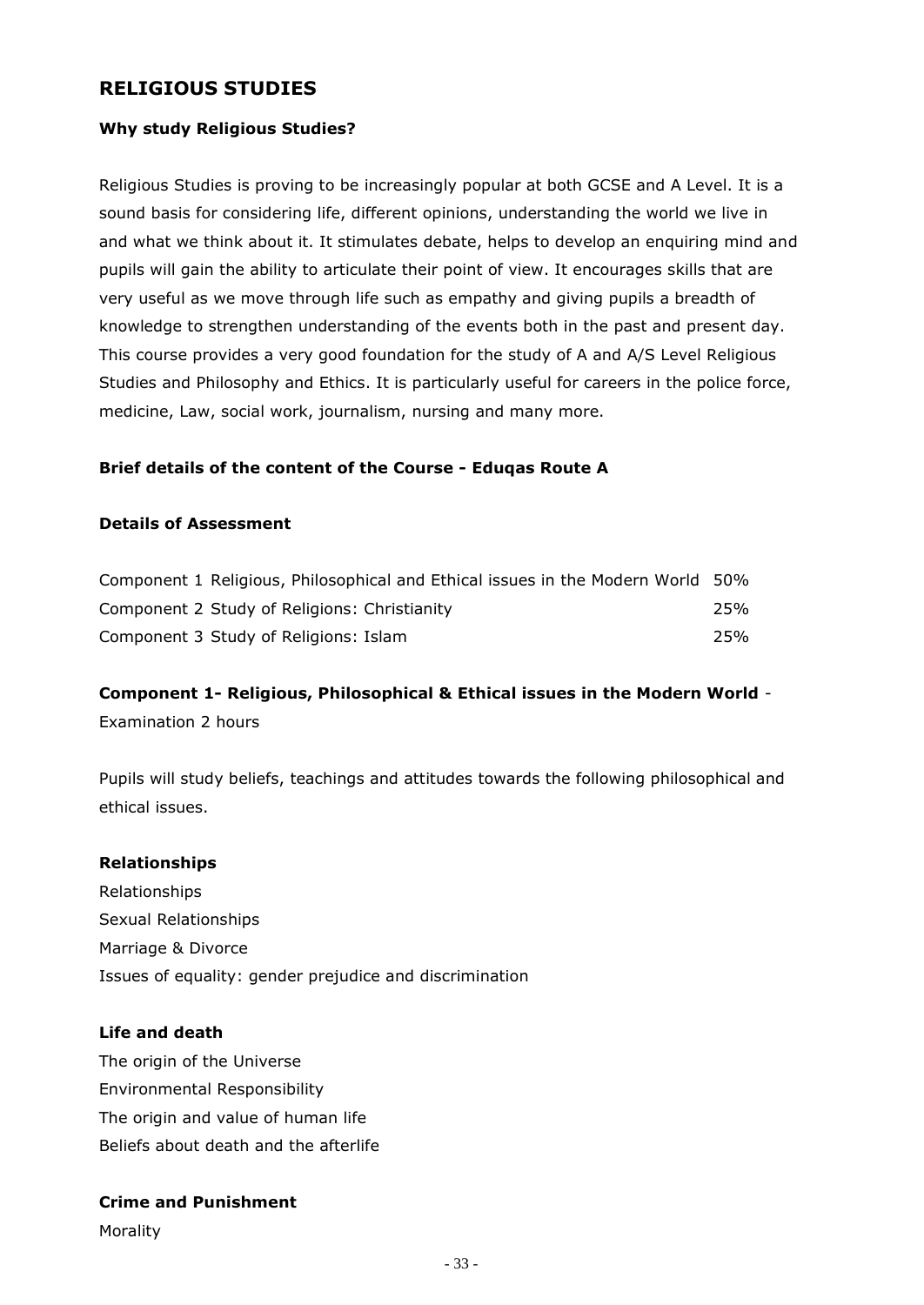Causes of crime and the aims of punishment Death Penalty Forgiveness Good, Evil and Suffering

# **Human rights, religion and social justice**

Human Rights Prejudice and discrimination Issues of wealth and poverty

## **Study of Religions**

## **Component 2 – Study of Religions (Christianity) -** Examination 1 hour

Pupils will study the beliefs, teachings and practices of Christianity and their basis in Christian sources of wisdom and authority.

## **Component 3 – Study of Religions (Islam)** – Examination 1 hour

Beliefs, teachings and Practices from Islam Pupils will study the beliefs, teachings and practices of Islam and their basis in Islamic sources of wisdom and authority.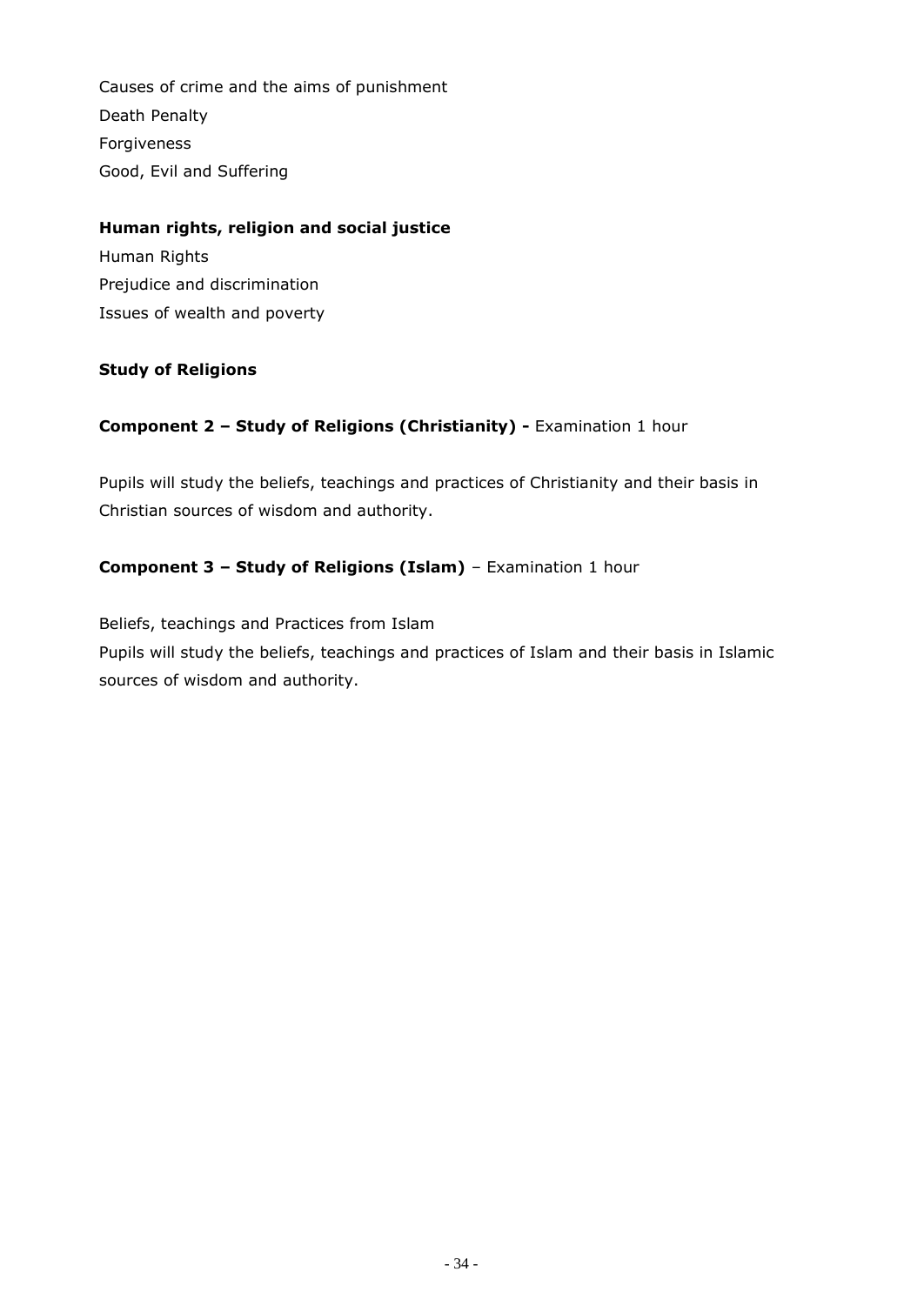## **Why study Spanish?**

The knowledge of a modern foreign language such as Spanish will enhance and open the minds of our young people, developing thus an interest in other cultures and encouraging understanding and tolerance in addition to the linguistic benefits. The course will develop practical communication, grammatical understanding, and increased awareness of the structure and syntax of the written word. A pupil who enjoys and is motivated to understand and use a new language will have greater appeal to a future employer. All this will be achieved in an enthusiastic and active learning environment.

#### **Details of Assessment**

At GCSE pupils are required to demonstrate listening, speaking and writing skills.

All four skill areas will be assessed **either** at Foundation Tier (grades 1-5) **or** at Higher Tier (grades 4-9). This means that pupils will be entered at either Foundation Tier or Higher Tier in all four skill areas.

Listening, reading and writing will be assessed through final examinations taken at the end of the two year GCSE course during the exam period. All three skills are equally weighted, each representing 25% of the overall examination mark.

Speaking will be assessed during the final term of the second year of the GCSE course. This assessment will be conducted by the pupils' teachers, recorded and sent to be marked externally, immediately upon completion. Speaking makes up the final 25% of the overall examination mark.

#### **Brief details of the content of the course**

Pupils will follow a varied and stimulating course, which will combine a grammatical and communicative approach using a combination of textbooks; authentic reading materials such as newspapers and magazines; videos; ICT and internet resources; as well as exam practice material. The subject content is divided into three main areas and these are the same for Spanish, German and French. These themes and topics are set out in the boxes below.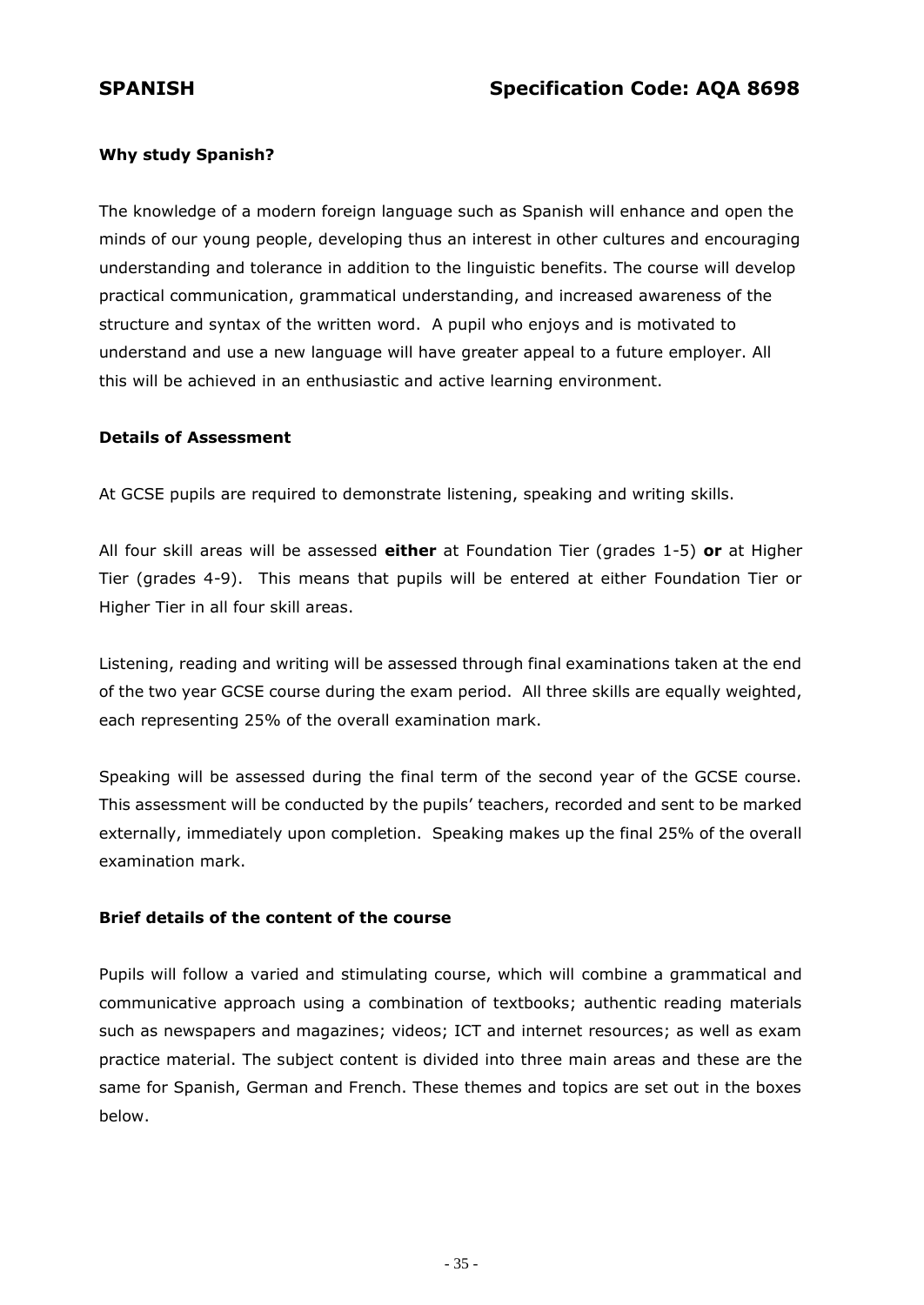# **THEME 1 : IDENTITY AND CULTURE**

Topic 1: Me, my family and friends

- Relationships with family and friends
- Marriage / partnership

Topic 2: Technology in everyday life

- Social media
- Mobile technology

Topic 3: Free-time activities

- Music
- Cinema and TV
- Food and eating out
- Sport

Topic 4: Customs and festivals in Spanish-speaking countries / communities

# **THEME 2 : LOCAL, NATIONAL, INTERNATIONAL AND GLOBAL AREAS OF INTEREST**

Topic 1: Home, town, neighbourhood and region

Topic 2: Social issues

- Charity / voluntary work
- Healthy / unhealthy living

Topic 3: Global issues

The environment

Topic 4: Travel and tourism

# **THEME 3 : CURRENT AND FUTURE STUDY AND EMPLOYMENT**

Topic 1: My studies

- Topic 2: Life at school
- Topic 3: Education post-16
- Topic 4: Jobs, career choices and ambitions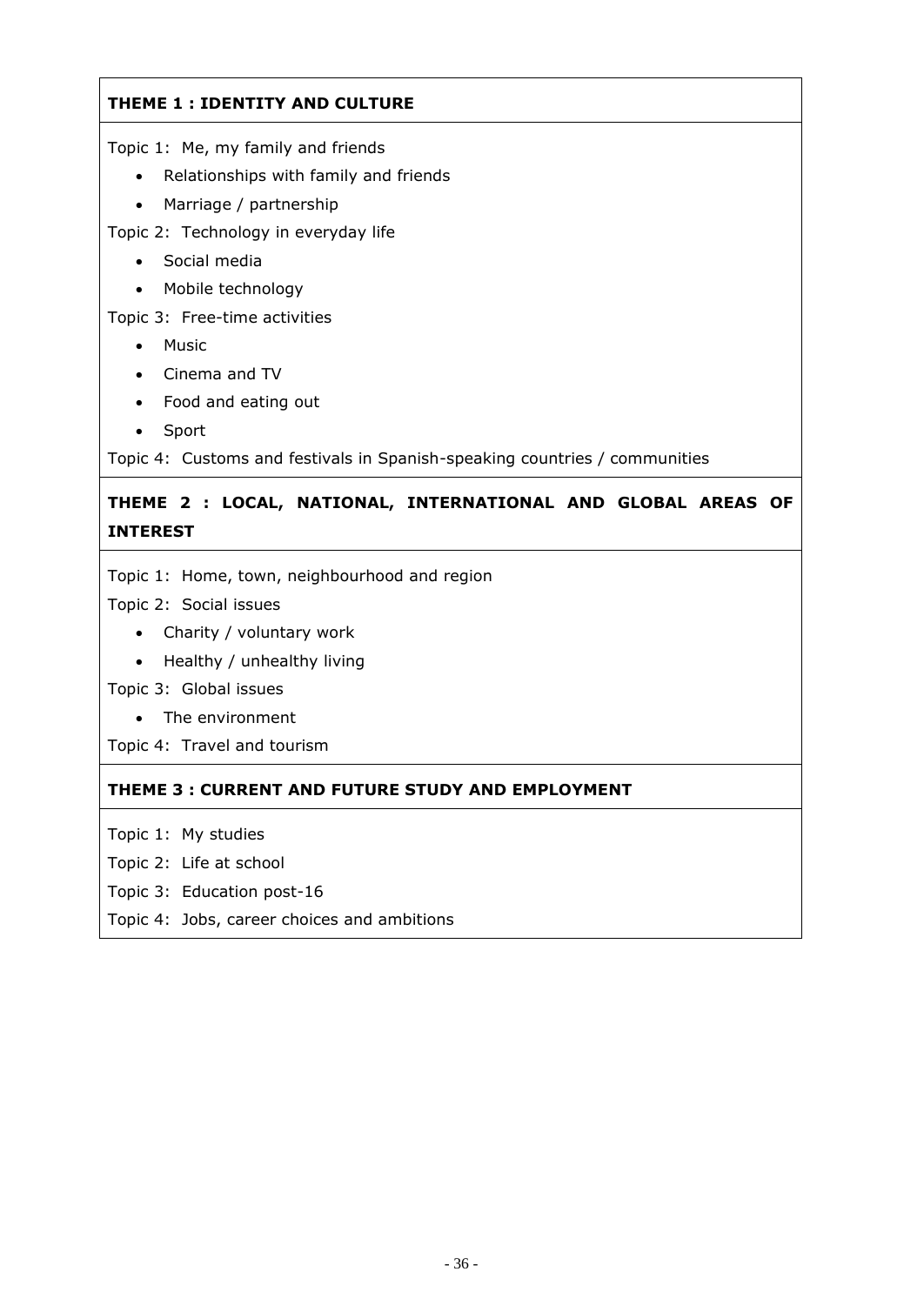# **GAMES PROGRAMME FOR YEARS 10 & 11**

#### **Year 10**

Year 10 pupils are allocated one games afternoon and they will participate in a variety of physical activities throughout the academic year. For pupils who participate in school sport, there will be an opportunity to be involved in both fixtures and training sessions during this time. Other pupils will be offered a choice of activities including hockey, netball, football, squash and fitness training. In the summer term, all pupils will complete an Athletics Triathlete Challenge and then may enjoy various games sessions including tennis, cricket, rounders and softball.

#### **Year 11**

When pupils reach Year 11 they will follow our "Education for Leisure" programme. Pupils will be taken out of school and offered the opportunity to experience a variety of activities. The activities will be introduced and developed over anything up to a two week period. Our simple aim is to broaden horizons and encourage pupils to find activities that they will wish to pursue in the future.

# **The "Education for Leisure" programme has offered the following extensive range:**

Canoeing, Rock Climbing, Jujitsu, Multi-gym, Kickboxing, Surfing, Trampolining, Pilates and Ice Skating.

These activities are variable due to availability of coaching staff and facilities.

A small additional charge is added to the bill to cover entry to these activities.

#### **PHSE**

Throughout Years 9, 10 and 11, all pupils follow a planned programme of personal and social education which includes elements of careers education and guidance as well as risk taking behaviour (including sex and relationship education and drug education).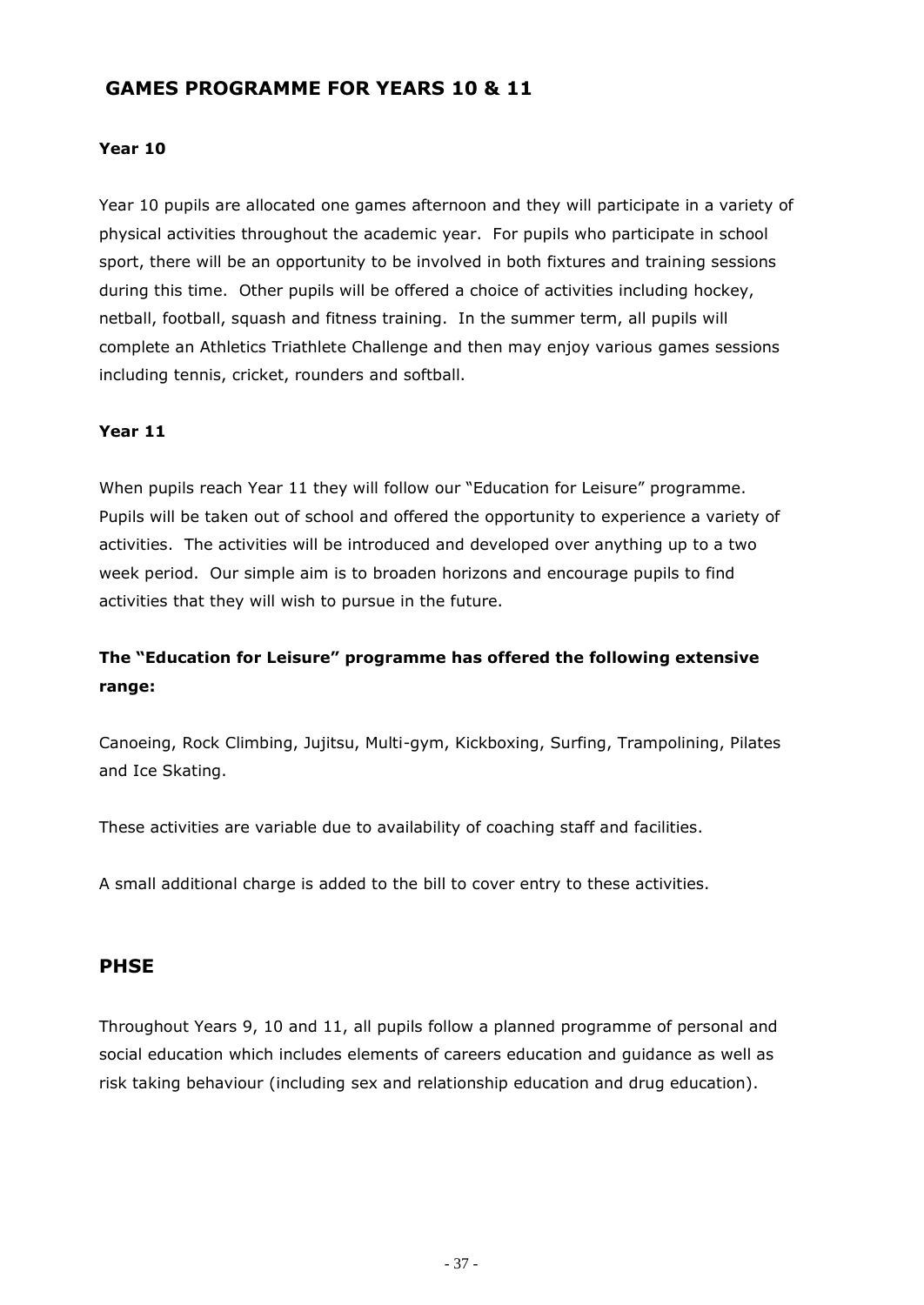# **YEAR 9 OPTIONS FORM 2021**

Please choose one GCSE subject per option block.

Complete the form below and return the it to your Form Tutor on or before Monday 15 March 2021.

#### **STEP ONE**

It is recommended that you select one of the humanities (History, Geography or Religious Studies) and at least one Modern Foreign Language (French, German or Spanish).

#### **STEP TWO**

Select two further options. You should not select more than two subjects from the humanities since this will produce an unbalanced curriculum. Pupils should avoid choosing two subjects which require a significant element of coursework. These subjects include; Art, Photography or Graphical Communications or Design Technology.

| <b>OPTION BLOCK 1</b>               | <b>OPTION BLOCK 2</b>   | <b>OPTION BLOCK 3</b>               | <b>OPTION BLOCK 4</b> |
|-------------------------------------|-------------------------|-------------------------------------|-----------------------|
| French                              | <b>French</b>           | <b>Computer Science</b>             | Spanish               |
| Geography                           | Music                   | Religious Studies                   | German                |
| History                             | <b>Computer Science</b> | GCSE P.E.                           | History               |
| Graphical                           | Art/Photography         | Graphical                           | Geography             |
| Communication/<br>Design Technology | Religious Studies       | Communication/Des<br>ign Technology | Art/Photography       |
|                                     |                         |                                     |                       |

| Name | Tutor Gi<br>Group |
|------|-------------------|

I have considered the options carefully and my choices are given below:

Block 1: Block 2: Block 3: Block 4: Signed\_\_\_\_\_\_\_\_\_\_\_\_\_\_\_\_\_\_\_\_\_\_\_\_\_\_\_\_\_\_\_\_\_\_\_\_\_\_\_\_\_\_\_\_\_\_\_ (pupil) Signed\_\_\_\_\_\_\_\_\_\_\_\_\_\_\_\_\_\_\_\_\_\_\_\_\_\_\_\_\_\_\_\_\_\_\_\_\_\_\_\_\_\_\_\_\_\_ (parent)